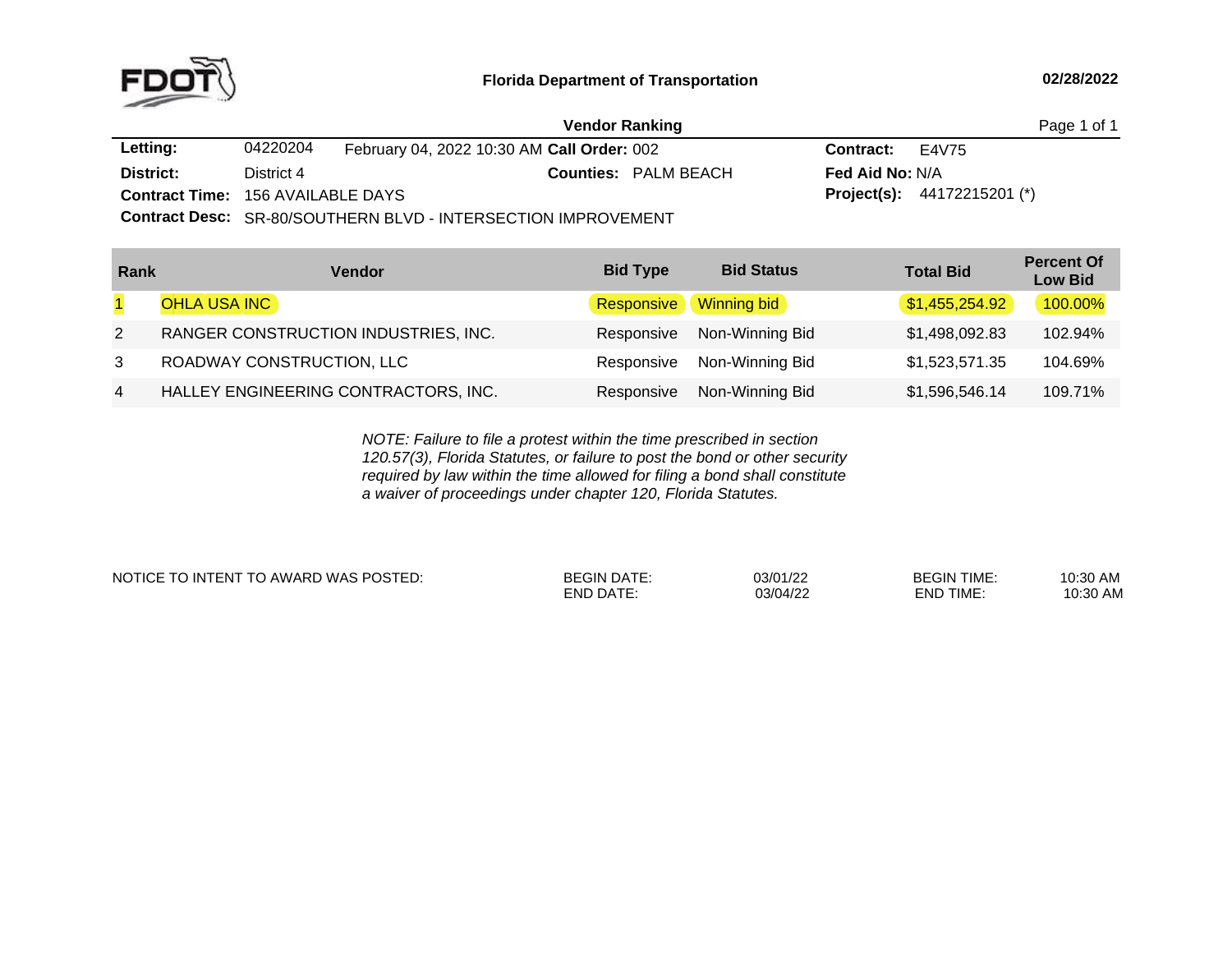

#### **Tabulation**

**of Bids** Page <sup>1</sup> of <sup>26</sup>

| Letting:                                 | 04220204   | February 04, 2022 | Call Order: 002 |                             | <b>Contract:</b> $E4V75$ |                                      |
|------------------------------------------|------------|-------------------|-----------------|-----------------------------|--------------------------|--------------------------------------|
| District:                                | District 4 |                   |                 | <b>Counties:</b> PALM BEACH | <b>Fed Aid No: N/A</b>   |                                      |
| <b>Contract Time: 156 AVAILABLE DAYS</b> |            |                   |                 |                             |                          | <b>Project(s):</b> $44172215201$ (*) |

 $\blacksquare$ Contract Descr: SR-80/SOUTHERN BLVD - INTERSECTION IMPROVEMENT

The Improvements under this Contract consist of, but are not limited to, asphalt (milling, resurfacing), concrete (removal, curb, gutter, median barrier, barrier, slope pavement), retaining wall, crash cushion, monitor structures (inspection, settlement, vibration), signing (single-post, multi-post, panel, barrier-mounted work zone), lighting (pole complete, conduit, pull box, splice box, conductor, luminaire, distribution system), pavement markings (removable tape, raised, painted, thermoplastic), drainage inlets (barrier, ditch), irrigation sleeve, tree and palm (relocation, removal), and sod along State<br>Boad 80 (Southern Boulevard) at Australian Avenue Easthound to Northbound off ramp for 0.476 mil Road 80 (Southern Boulevard) at Australian Avenue Eastbound to Northbound off-ramp for 0.476 miles in Palm Beach<br>County County.

The summary of pay items for this project is listed in the Plans.

PRE-QUALIFIED: Contractor needs to be pre-qualified.

PERFORMANCE BOND: <sup>A</sup> Contract / Performance bond is required for this project.

# COMMERCIAL GENERAL LIABILITY INSURANCE:

The limits of coverage shall not be less than \$1,000,000 for each occurrence and not less than <sup>a</sup> \$5,000,000 annual general aggregate, inclusive of amounts provided by an umbrella or excess policy. The limits of coverage described herein shall apply fully to the work or operations performed under the Contract and may not be shared with or diminished by claims unrelated to the contract. The policy/ies and coverage described herein may be subject to <sup>a</sup> deductible. Pay all deductibles as required by the policy. No policy/ies or coverage described herein may contain or be subject to a Retention or a Self-<br>Insured Retention **Insured Retention** 

| Line No / Item ID<br><b>Item Description</b>                       | <b>Alternate</b> | Quantity<br><b>Units</b> | (1) OHLA USA INC  |                   | (2) RANGER CONSTRUCTION<br><b>INDUSTRIES, INC.</b> |                   |                   | (3) ROADWAY<br><b>CONSTRUCTION, LLC</b> |
|--------------------------------------------------------------------|------------------|--------------------------|-------------------|-------------------|----------------------------------------------------|-------------------|-------------------|-----------------------------------------|
| () indicates item is bid as Lump Sum                               |                  |                          | <b>Unit Price</b> | <b>Ext Amount</b> | <b>Unit Price</b>                                  | <b>Ext Amount</b> | <b>Unit Price</b> | <b>Ext Amount</b>                       |
| <b>SECTION:</b><br>0001                                            | Roadway          |                          |                   |                   |                                                    |                   |                   |                                         |
| 0101 1<br>0005<br><b>MOBILIZATION 44172215201</b>                  |                  | (1.000)<br>LS            | 286.964.74000     | 286.964.74        | 144,430.00000                                      | 144,430.00        | 152,355.00000     | 152,355.00                              |
| 0010<br>0102 <sub>1</sub><br>MAINTENANCE OF TRAFFIC<br>44172215201 |                  | (156.000)<br>DA (LS)     | 165,354.30000     | 165,354.30        | 188,426.00000                                      | 188,426.00        | 10.438.79000      | 10,438.79                               |
| 0102 14<br>0015<br><b>TRAFFIC CONTROL OFFICER</b>                  |                  | 24.000<br><b>HR</b>      | 69.56000          | 1,669.44          | 77,00000                                           | 1,848.00          | 70.00000          | 1,680.00                                |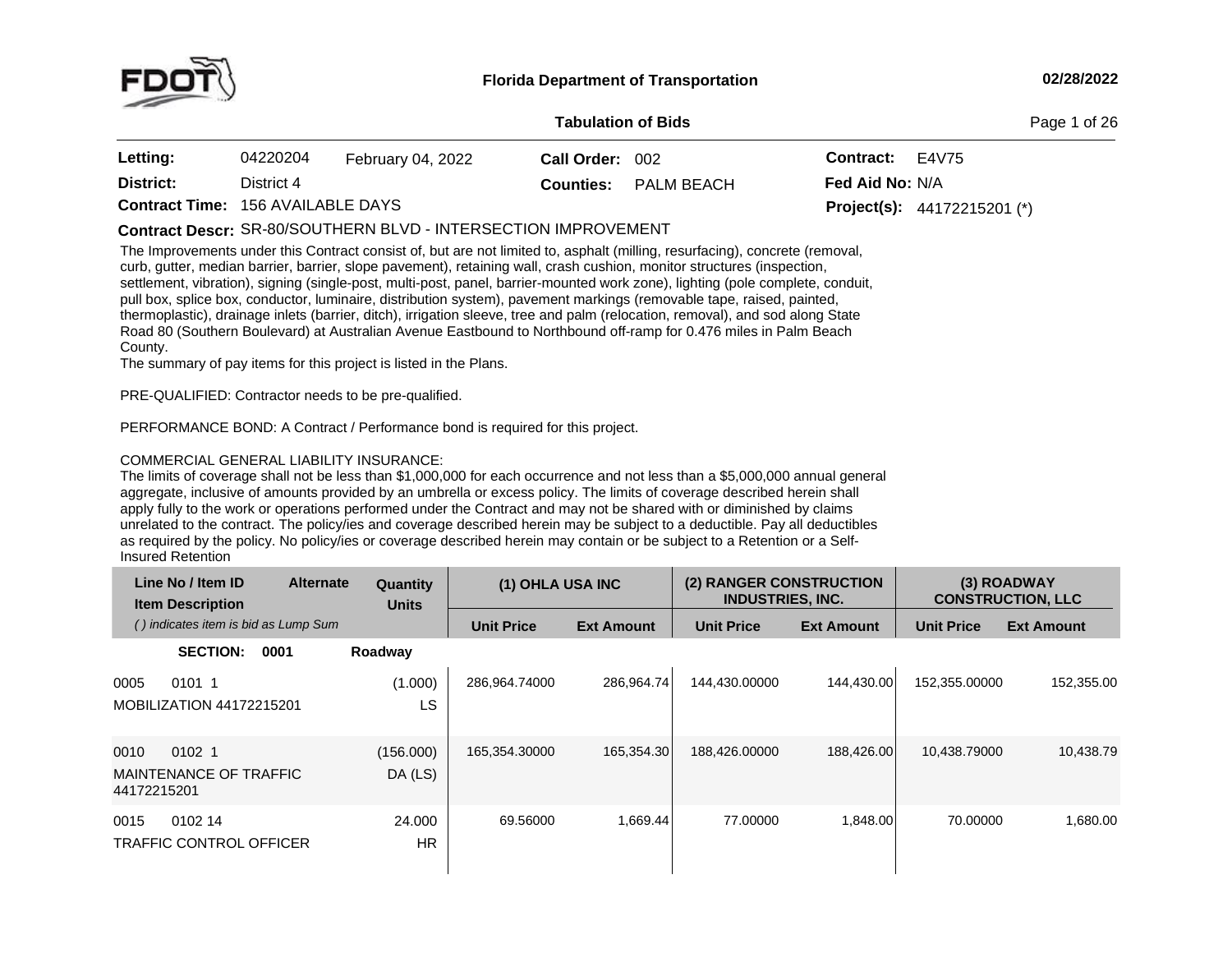

**of Bids** Page <sup>2</sup> of <sup>26</sup>

| Letting:                   |                                              | 04220204                                                     | February 04, 2022        |                   | Call Order: 002   |                                                    | <b>Contract:</b>  | E4V75             |                                         |
|----------------------------|----------------------------------------------|--------------------------------------------------------------|--------------------------|-------------------|-------------------|----------------------------------------------------|-------------------|-------------------|-----------------------------------------|
|                            | Line No / Item ID<br><b>Item Description</b> | <b>Alternate</b>                                             | Quantity<br><b>Units</b> | (1) OHLA USA INC  |                   | (2) RANGER CONSTRUCTION<br><b>INDUSTRIES, INC.</b> |                   |                   | (3) ROADWAY<br><b>CONSTRUCTION, LLC</b> |
|                            |                                              | () indicates item is bid as Lump Sum                         |                          | <b>Unit Price</b> | <b>Ext Amount</b> | <b>Unit Price</b>                                  | <b>Ext Amount</b> | <b>Unit Price</b> | <b>Ext Amount</b>                       |
|                            | <b>SECTION:</b>                              | 0001                                                         | Roadway                  |                   |                   |                                                    |                   |                   |                                         |
| 0020                       | 0102 60<br><b>WORK ZONE SIGN</b>             |                                                              | 2,252.000<br><b>ED</b>   | 0.26000           | 585.52            | 0.30000                                            | 675.60            | 0.24000           | 540.48                                  |
| 0025                       | 0102 62 13<br>SIGN- INDEX 700-013            | BARRIER MOUNTED WORK ZONE                                    | 668.000<br>ED            | 0.70000           | 467.60            | 0.80000                                            | 534.40            | 0.65000           | 434.20                                  |
| 0030<br><b>ANCHORED</b>    | 0102 71 15<br>TEMPORARY BARRIER, F&I,        |                                                              | 650,000<br>LF            | 25.66000          | 16,679.00         | 30.80000                                           | 20,020.00         | 25.85000          | 16,802.50                               |
| 0035                       | 0102 74 1<br>VP, DRUM, OR LCD                | CHANNELIZING DEVICE-TYPES I, II, DI,                         | 26,948.000<br>ED         | 0.11000           | 2,964.28          | 0.12000                                            | 3,233.76          | 0.10000           | 2,694.80                                |
| 0040<br><b>ARROW PANEL</b> | 010276                                       | ARROW BOARD / ADVANCE WARNING                                | 400.000<br><b>ED</b>     | 5.88000           | 2,352.00          | 6.62000                                            | 2,648.00          | 5.50000           | 2,200.00                                |
| 0045                       | 0102 89 1<br>REDIRECTIVE OPTION              | TEMPORARY CRASH CUSHION,                                     | 1.000<br>LO              | 1,069.02000       | 1,069.02          | 1,401.00000                                        | 1,401.00          | 1,000.00000       | 1,000.00                                |
| 0050                       | 0102 99<br>SIGN, TEMPORARY                   | PORTABLE CHANGEABLE MESSAGE                                  | 170,000<br><b>ED</b>     | 10.69000          | 1,817.30          | 12.05000                                           | 2,048.50          | 10.00000          | 1,700.00                                |
| 0055                       | 0102104                                      | TEMPORARY SIGNALIZATION AND<br>MAINTENANCE, INTERSECTION     | 156.000<br>ED            | 6.95000           | 1,084.20          | 6.00000                                            | 936.00            | 25.50000          | 3,978.00                                |
| 0060                       | 0102107 1                                    | TEMPORARY TRAFFIC DETECTION<br>AND MAINTENANCE, INTERSECTION | 156.000<br><b>ED</b>     | 6.95000           | 1,084.20          | 6.00000                                            | 936.00            | 25.50000          | 3,978.00                                |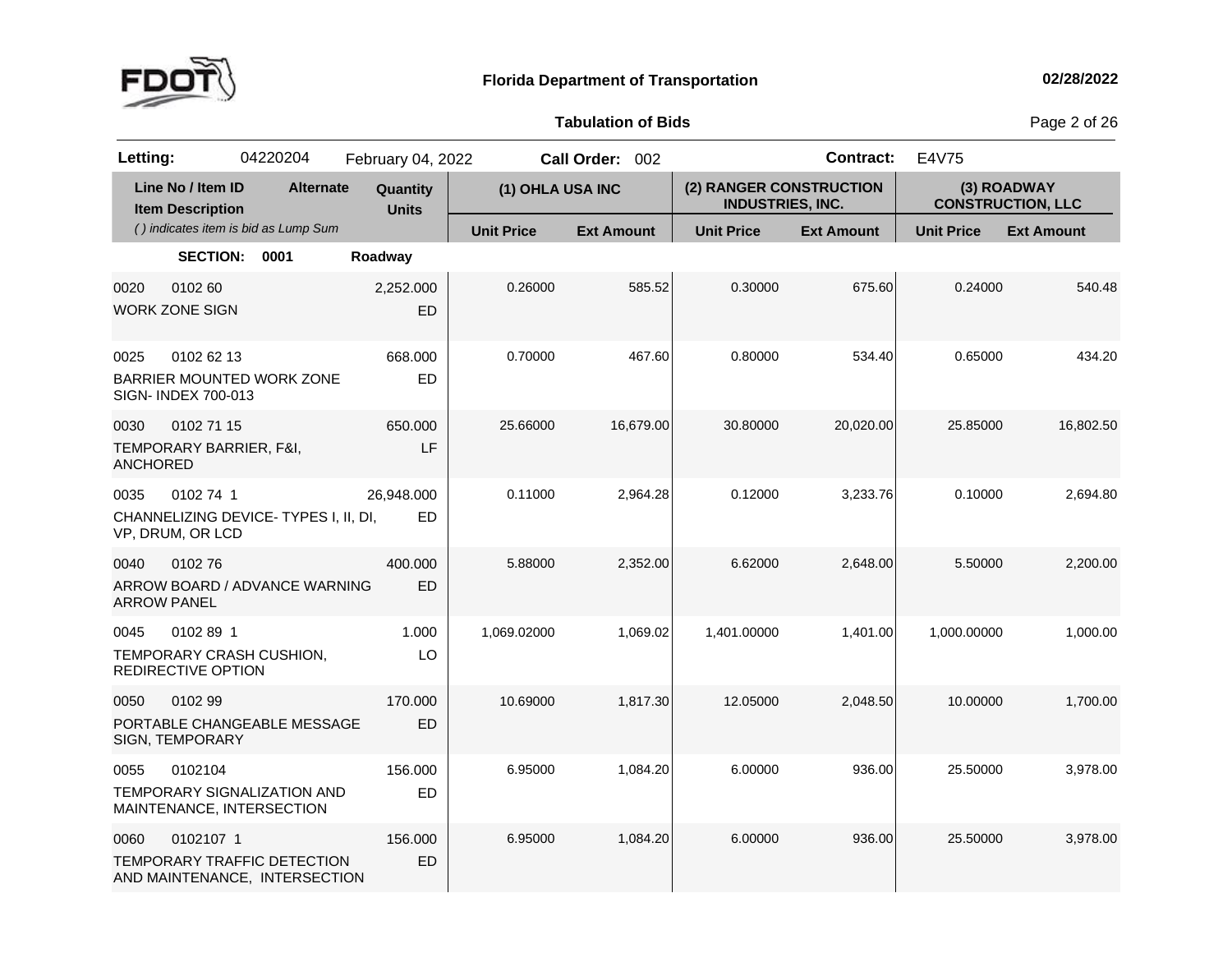

**of Bids** Page <sup>3</sup> of <sup>26</sup>

| Letting:              |                                              | 04220204                             | February 04, 2022        |                   | Call Order: 002   |                                                    | <b>Contract:</b>  | E4V75                                   |                   |
|-----------------------|----------------------------------------------|--------------------------------------|--------------------------|-------------------|-------------------|----------------------------------------------------|-------------------|-----------------------------------------|-------------------|
|                       | Line No / Item ID<br><b>Item Description</b> | <b>Alternate</b>                     | Quantity<br><b>Units</b> | (1) OHLA USA INC  |                   | (2) RANGER CONSTRUCTION<br><b>INDUSTRIES, INC.</b> |                   | (3) ROADWAY<br><b>CONSTRUCTION, LLC</b> |                   |
|                       |                                              | () indicates item is bid as Lump Sum |                          | <b>Unit Price</b> | <b>Ext Amount</b> | <b>Unit Price</b>                                  | <b>Ext Amount</b> | <b>Unit Price</b>                       | <b>Ext Amount</b> |
|                       | <b>SECTION:</b>                              | 0001                                 | Roadway                  |                   |                   |                                                    |                   |                                         |                   |
| 0065                  | 0102913 21                                   | REMOVABLE TAPE, WHITE, SOLID 6"      | 0.625<br><b>GM</b>       | 1.00000           | 0.63              | 9,070.00000                                        | 5,668.75          | 1,537.60000                             | 961.00            |
| 0070<br><b>BAR</b>    | 010291323                                    | REMOVABLE TAPE, WHITE, 24" STOP      | 15.000<br>LF             | 1.00000           | 15.00             | 7.86000                                            | 117.90            | 11.00000                                | 165.00            |
| 0075                  | 0102913 29<br>SYMBOL OR ARROW                | REMOVABLE TAPE, WHITE, MESSAGE,      | 6.000<br>EA              | 1.00000           | 6.00              | 417.00000                                          | 2,502.00          | 450.00000                               | 2,700.00          |
| 0080                  | 010291331                                    | REMOVABLE TAPE, YELLOW, SOLID, 6"    | 1.334<br><b>GM</b>       | 1.00000           | 1.33              | 8,970.00000                                        | 11,965.98         | 15,453.53000                            | 20,615.01         |
| 0085                  | 0104 10 3<br><b>SEDIMENT BARRIER</b>         |                                      | 1,122.000<br>LF          | 1.26000           | 1,413.72          | 3.62000                                            | 4,061.64          | 2.22000                                 | 2,490.84          |
| 0090                  | 0104 18<br><b>INLET PROTECTION SYSTEM</b>    |                                      | 18.000<br>EA             | 160.35000         | 2.886.30          | 102.00000                                          | 1.836.00          | 116.08000                               | 2.089.44          |
| 0095                  | 0107 1<br><b>LITTER REMOVAL</b>              |                                      | 9.040<br>AC              | 1.00000           | 9.04              | 29.00000                                           | 262.16            | 1.00000                                 | 9.04              |
| 0100<br><b>MOWING</b> | 0107 2                                       |                                      | 9.040<br>AC              | 1.00000           | 9.04              | 54.00000                                           | 488.16            | 183.64000                               | 1,660.11          |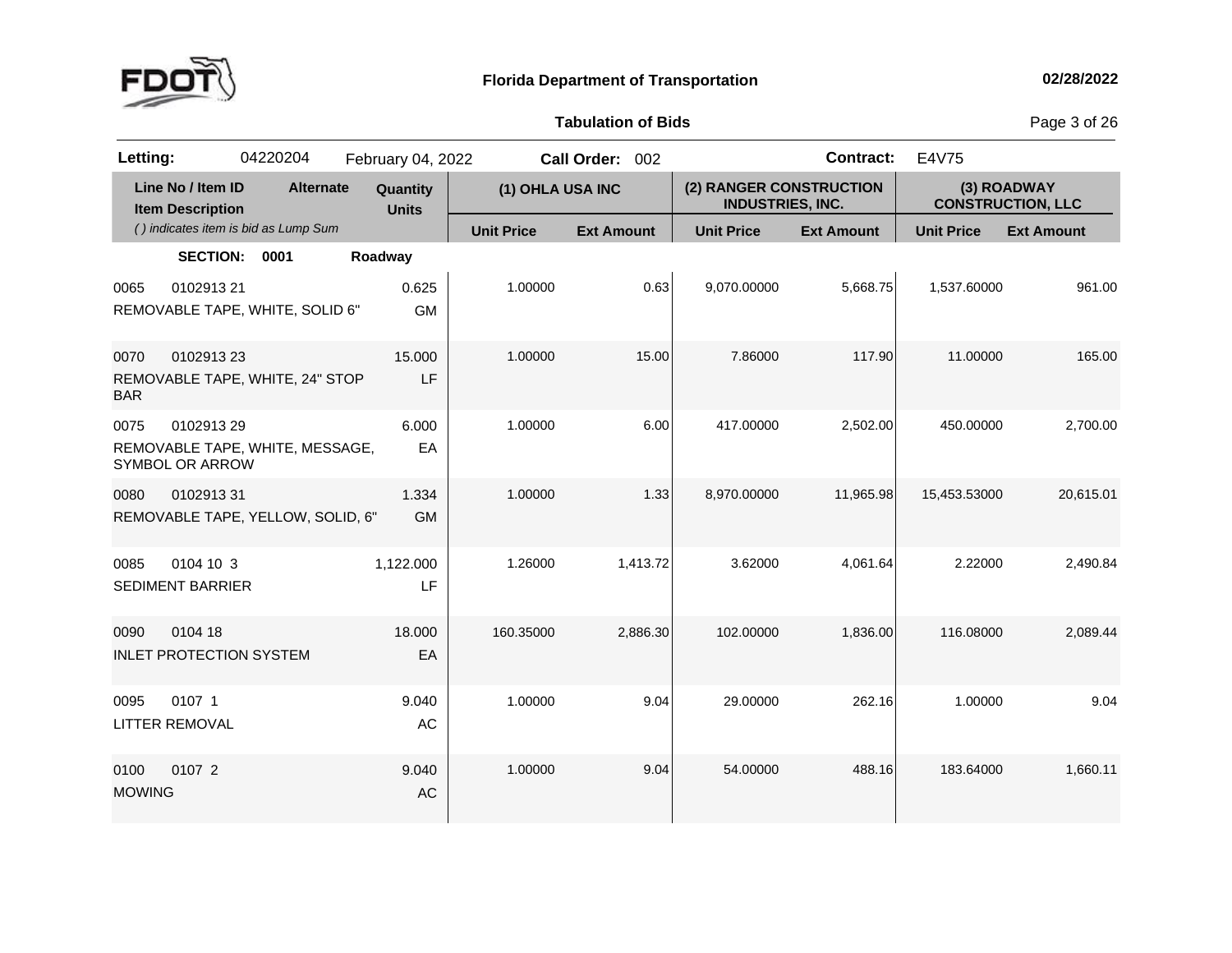

**of Bids** Page <sup>4</sup> of <sup>26</sup>

| Letting: |                                              | 04220204                                                         | February 04, 2022        |                   | Call Order: 002   |                                                    | <b>Contract:</b>  | E4V75                                   |                   |
|----------|----------------------------------------------|------------------------------------------------------------------|--------------------------|-------------------|-------------------|----------------------------------------------------|-------------------|-----------------------------------------|-------------------|
|          | Line No / Item ID<br><b>Item Description</b> | <b>Alternate</b>                                                 | Quantity<br><b>Units</b> | (1) OHLA USA INC  |                   | (2) RANGER CONSTRUCTION<br><b>INDUSTRIES, INC.</b> |                   | (3) ROADWAY<br><b>CONSTRUCTION, LLC</b> |                   |
|          |                                              | () indicates item is bid as Lump Sum                             |                          | <b>Unit Price</b> | <b>Ext Amount</b> | <b>Unit Price</b>                                  | <b>Ext Amount</b> | <b>Unit Price</b>                       | <b>Ext Amount</b> |
|          | <b>SECTION:</b>                              | 0001                                                             | Roadway                  |                   |                   |                                                    |                   |                                         |                   |
| 0105     | 0108 1<br>MONITORING 44172215201             | <b>MONITOR EXISTING STRUCTURES-</b><br>INSPECTION AND SETTLEMENT | (1.000)<br>LS            | 1,453.87000       | 1,453.87          | 2,381.00000                                        | 2,381.00          | 3,600.00000                             | 3,600.00          |
| 0110     | 0108 2                                       | MONITOR EXISTING STRUCTURES-<br>VIBRATION MONITORING 44172215201 | (1.000)<br>LS            | 4,810.60000       | 4,810.60          | 1,191.00000                                        | 1,191.00          | 13,500.01000                            | 13,500.01         |
| 0115     | 0110 1 1                                     | CLEARING & GRUBBING 44172215201                                  | (0.620)<br>AC (LS)       | 14,971.28000      | 14,971.28         | 50,000.00000                                       | 50,000.00         | 270,195.88000                           | 270,195.88        |
| 0120     | 0110 2 2                                     | SELECTIVE CLEARING AND GRUBBING,<br>AREAS WITH TREES TO REMAIN   | 0.010<br><b>AC</b>       | 748,315.52000     | 7,483.16          | 833,333.00000                                      | 8,333.33          | 563,416.00000                           | 5,634.16          |
| 0125     | 0110 4 10                                    | REMOVAL OF EXISTING CONCRETE                                     | 640.000<br>SY            | 48.90000          | 31,296.00         | 50.00000                                           | 32,000.00         | 112.14000                               | 71,769.60         |
| 0130     | 011021<br>TREE PROTECTION BARRIER            |                                                                  | 1,302.000<br>LF          | 10.69000          | 13,918.38         | 2.40000                                            | 3,124.80          | 1.81000                                 | 2,356.62          |
| 0135     | 011023<br><b>TREE REMOVAL</b>                |                                                                  | 1.000<br>EA              | 3,207.07000       | 3,207.07          | 1,080.00000                                        | 1,080.00          | 325.51000                               | 325.51            |
| 0140     | 0120 1<br>REGULAR EXCAVATION                 |                                                                  | 646.000<br><b>CY</b>     | 8.19000           | 5,290.74          | 20.70000                                           | 13,372.20         | 10.87000                                | 7,022.02          |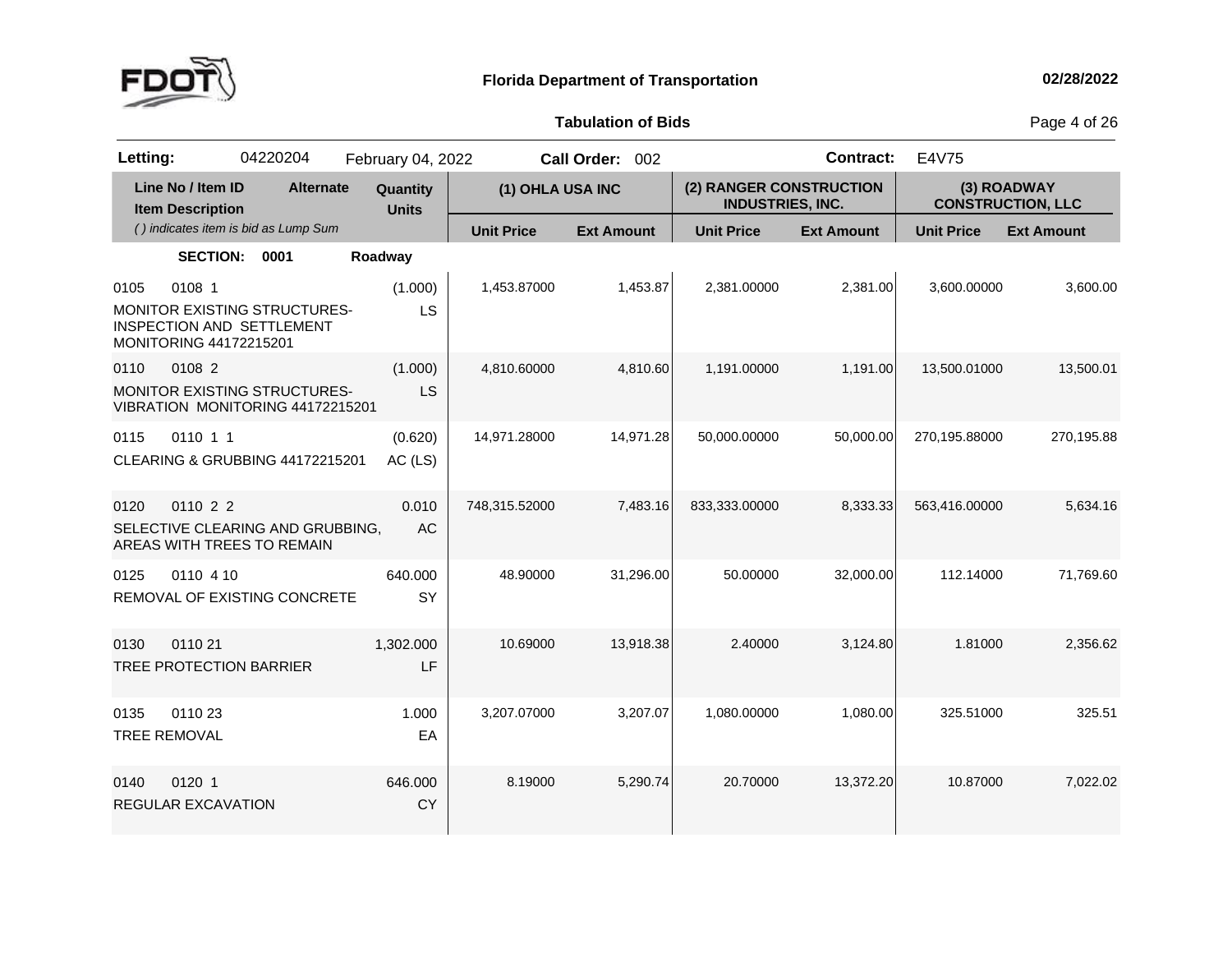

**of Bids** Page <sup>5</sup> of <sup>26</sup>

| Letting:                  |                                              | 04220204                                                                 | February 04, 2022        |                   | Call Order: 002   |                                                    | <b>Contract:</b>  | E4V75             |                                         |
|---------------------------|----------------------------------------------|--------------------------------------------------------------------------|--------------------------|-------------------|-------------------|----------------------------------------------------|-------------------|-------------------|-----------------------------------------|
|                           | Line No / Item ID<br><b>Item Description</b> | <b>Alternate</b>                                                         | Quantity<br><b>Units</b> | (1) OHLA USA INC  |                   | (2) RANGER CONSTRUCTION<br><b>INDUSTRIES, INC.</b> |                   |                   | (3) ROADWAY<br><b>CONSTRUCTION, LLC</b> |
|                           |                                              | () indicates item is bid as Lump Sum                                     |                          | <b>Unit Price</b> | <b>Ext Amount</b> | <b>Unit Price</b>                                  | <b>Ext Amount</b> | <b>Unit Price</b> | <b>Ext Amount</b>                       |
|                           | <b>SECTION:</b>                              | 0001                                                                     | Roadway                  |                   |                   |                                                    |                   |                   |                                         |
| 0145<br><b>EMBANKMENT</b> | 0120 6                                       |                                                                          | 791.800<br><b>CY</b>     | 46.17000          | 36,557.41         | 29.05000                                           | 23,001.79         | 12.97000          | 10,269.65                               |
| 0150                      | 0160 4<br><b>TYPE B STABILIZATION</b>        |                                                                          | 2,337.000<br>SY          | 12.47000          | 29,142.39         | 12.15000                                           | 28,394.55         | 7.26000           | 16,966.62                               |
| 0155                      | 0285709                                      | OPTIONAL BASE, BASE GROUP 09                                             | 1,871.000<br>SY          | 22.25000          | 41,629.75         | 20.70000                                           | 38,729.70         | 22.65000          | 42,378.15                               |
| 0160                      | 0327 70 6<br>MILLING EXISTING ASPHALT        | PAVEMENT, 1 1/2" AVG DEPTH                                               | 7,098.000<br>SY          | 2.90000           | 20,584.20         | 4.50000                                            | 31,941.00         | 5.00000           | 35,490.00                               |
| 0165<br><b>TRAFFIC B</b>  | 0334 1 12                                    | SUPERPAVE ASPHALTIC CONC,                                                | 116.200<br><b>TN</b>     | 157.05000         | 18,249.21         | 166.10000                                          | 19,300.82         | 180.66000         | 20,992.69                               |
| 0170<br><b>TRAFFIC C</b>  | 0334 1 13                                    | SUPERPAVE ASPHALTIC CONC,                                                | 121.300<br><b>TN</b>     | 153.14000         | 18,575.88         | 170.00000                                          | 20,621.00         | 178.97000         | 21,709.06                               |
| 0175                      | 0337 781                                     | ASPHALT CONCRETE FRICTION<br>COURSE, TRAFFIC B, FC-12.5, PG 76-22        | 430.900<br><b>TN</b>     | 148.11000         | 63,820.60         | 227.00000                                          | 97,814.30         | 193.00000         | 83,163.70                               |
| 0180                      | 0337 783                                     | <b>ASPHALT CONCRETE FRICTION</b><br>COURSE, TRAFFIC C, FC-12.5, PG 76-22 | 322.100<br><b>TN</b>     | 159.29000         | 51.307.31         | 205.25000                                          | 66,111.03         | 193.00000         | 62,165.30                               |
| 0185<br><b>PARTIAL</b>    | 0425 1525                                    | INLETS, DITCH BOTTOM, TYPE C,                                            | 1.000<br>EA              | 3,207.07000       | 3,207.07          | 3,572.00000                                        | 3,572.00          | 3,163.03000       | 3,163.03                                |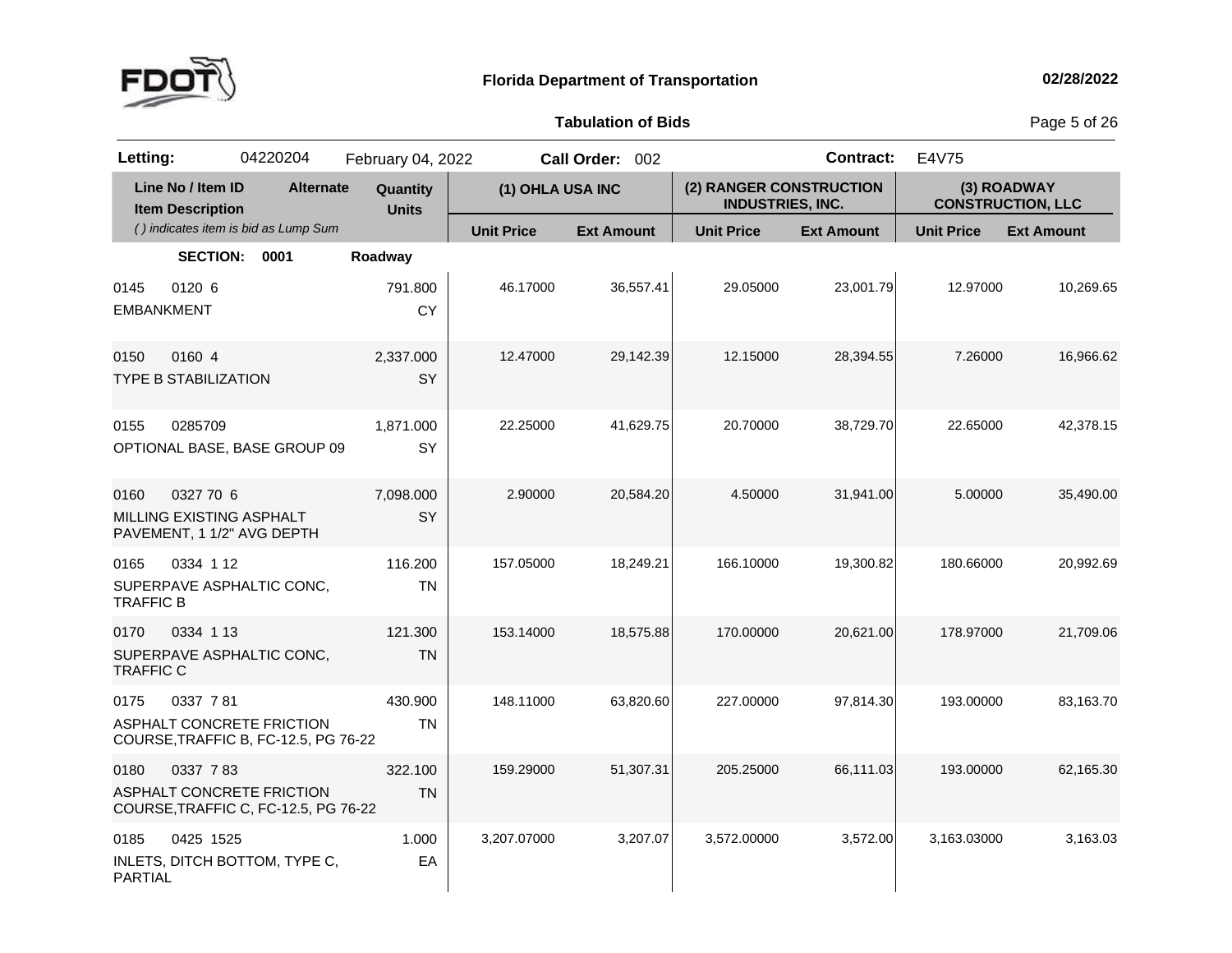

**of Bids** Page <sup>6</sup> of <sup>26</sup>

| Letting: |                                                                  | 04220204                                                           | February 04, 2022        |                   | Call Order: 002   |                                                    | <b>Contract:</b>  | E4V75             |                                         |
|----------|------------------------------------------------------------------|--------------------------------------------------------------------|--------------------------|-------------------|-------------------|----------------------------------------------------|-------------------|-------------------|-----------------------------------------|
|          | Line No / Item ID<br><b>Item Description</b>                     | <b>Alternate</b>                                                   | Quantity<br><b>Units</b> | (1) OHLA USA INC  |                   | (2) RANGER CONSTRUCTION<br><b>INDUSTRIES, INC.</b> |                   |                   | (3) ROADWAY<br><b>CONSTRUCTION, LLC</b> |
|          |                                                                  | () indicates item is bid as Lump Sum                               |                          | <b>Unit Price</b> | <b>Ext Amount</b> | <b>Unit Price</b>                                  | <b>Ext Amount</b> | <b>Unit Price</b> | <b>Ext Amount</b>                       |
|          | SECTION: 0001                                                    |                                                                    | Roadway                  |                   |                   |                                                    |                   |                   |                                         |
| 0190     | 0425 1921                                                        | INLETS, ADJACENT BARRIER, <= 10'                                   | 2.000<br>EA              | 7,483.16000       | 14,966.32         | 8,334.00000                                        | 16,668.00         | 7,490.08000       | 14,980.16                               |
| 0195     | 0425 261<br>MANHOLES, P-8, <10'                                  |                                                                    | 2.000<br>EA              | 5,345.11000       | 10,690.22         | 5,953.00000                                        | 11,906.00         | 7,109.08000       | 14,218.16                               |
| 0200     | 0430175118<br>PIPE CULVERT, OPTIONAL<br>MATERIAL, ROUND, 18"S/CD |                                                                    | 22,000<br>LF             | 213.80000         | 4,703.60          | 240.00000                                          | 5,280.00          | 113.71000         | 2,501.62                                |
| 0205     | 0520 1 7                                                         | <b>CONCRETE CURB &amp; GUTTER, TYPE E</b>                          | 1,110.000<br>LF          | 25.41000          | 28,205.10         | 49.20000                                           | 54,612.00         | 18.69000          | 20,745.90                               |
| 0210     | 0520 1 10                                                        | CONCRETE CURB & GUTTER, TYPE F                                     | 3.000<br>LF              | 69.49000          | 208.47            | 273.00000                                          | 819.00            | 492.48000         | 1,477.44                                |
| 0215     | 0521 1 13<br><b>GRADE-SEPARATED</b>                              | MEDIAN CONCRETE BARRIER, TALL                                      | 94.000<br>LF             | 392.33000         | 36,879.02         | 372.00000                                          | 34,968.00         | 551.92000         | 51,880.48                               |
| 0220     | 0521 8 7<br>SLAB, 36" SINGLE SLOPE                               | CONCRETE BARRIER, WITH JUNCTION                                    | 244.000<br>LF            | 422.26000         | 103,031.44        | 393.32000                                          | 95,970.08         | 319.73000         | 78,014.12                               |
| 0225     | 0521 8 27<br>PROJECT 441722-1-52-01                              | CONCRETE BARRIER, WITH SPECIAL<br>JUNCTION SLAB, 36" SINGLE SLOPE, | 41.000<br>LF             | 545.20000         | 22,353.20         | 563.00000                                          | 23,083.00         | 604.78000         | 24.795.98                               |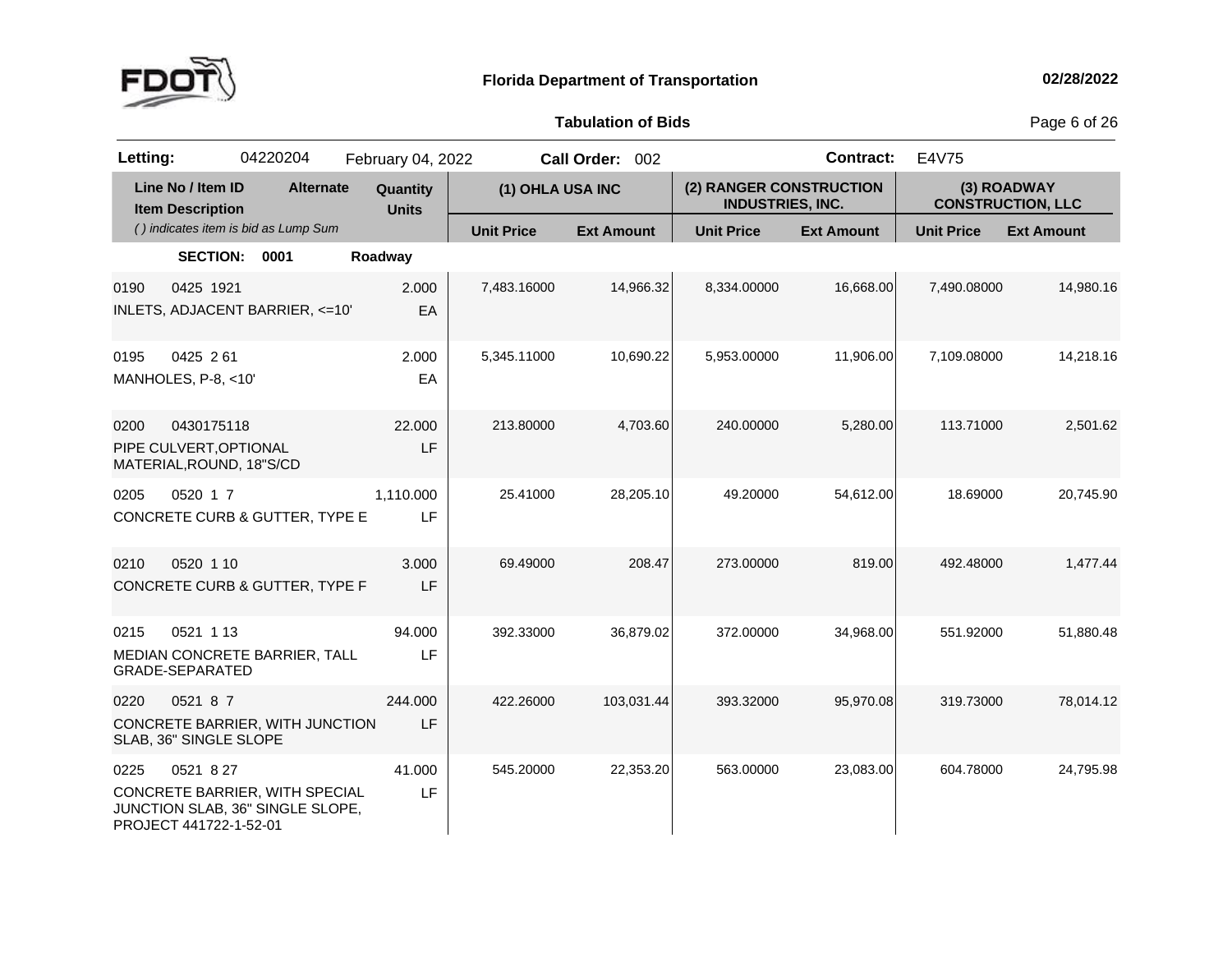

**of Bids** Page <sup>7</sup> of <sup>26</sup>

| Letting:                     |                                              | 04220204                                                                                     | February 04, 2022        |                   | Call Order: 002   |                                                    | <b>Contract:</b>  | E4V75             |                                         |
|------------------------------|----------------------------------------------|----------------------------------------------------------------------------------------------|--------------------------|-------------------|-------------------|----------------------------------------------------|-------------------|-------------------|-----------------------------------------|
|                              | Line No / Item ID<br><b>Item Description</b> | <b>Alternate</b>                                                                             | Quantity<br><b>Units</b> | (1) OHLA USA INC  |                   | (2) RANGER CONSTRUCTION<br><b>INDUSTRIES, INC.</b> |                   |                   | (3) ROADWAY<br><b>CONSTRUCTION, LLC</b> |
|                              |                                              | () indicates item is bid as Lump Sum                                                         |                          | <b>Unit Price</b> | <b>Ext Amount</b> | <b>Unit Price</b>                                  | <b>Ext Amount</b> | <b>Unit Price</b> | <b>Ext Amount</b>                       |
|                              | <b>SECTION:</b>                              | 0001                                                                                         | Roadway                  |                   |                   |                                                    |                   |                   |                                         |
| 0230<br>REINFORCED, 4"       | 0524 2 2                                     | CONCRETE SLOPE PAVEMENT, NON                                                                 | 4.000<br>SY              | 502.44000         | 2,009.76          | 417.00000                                          | 1,668.00          | 590.11000         | 2,360.44                                |
| 0235                         | 0544 2 1                                     | CRASH CUSHION, TL-2, NARROW                                                                  | 1.000<br>EA              | 19,883.37000      | 19,883.37         | 26,600.00000                                       | 26,600.00         | 15,863.65000      | 15,863.65                               |
| 0240<br><b>EXISTING WALL</b> | 0548 14<br>RETAINING WALL SYSTEM,            | PERMANENT-WIDENING, ATTACHED TO                                                              | 2,818.000<br><b>SF</b>   | 60.05000          | 169,220.90        | 70.50000                                           | 198,669.00        | 73.74000          | 207,799.32                              |
| 0245                         | 0570 1 2<br>PERFORMANCE TURF, SOD            |                                                                                              | 855.000<br>SY            | 10.34000          | 8,840.70          | 8.10000                                            | 6,925.50          | 3.96000           | 3,385.80                                |
| 0250                         | 0706 1 3                                     | RAISED PAVEMENT MARKER, TYPE B                                                               | 167.000<br>EA            | 3.74000           | 624.58            | 4.18000                                            | 698.06            | 3.50000           | 584.50                                  |
| 0255                         | 0710 11101                                   | PAINTED PAVEMENT MARKINGS,<br>STANDARD, WHITE, SOLID, 6"                                     | 0.584<br><b>GM</b>       | 748.31000         | 437.01            | 1,272.00000                                        | 742.85            | 695.21000         | 406.00                                  |
| 0260                         | 0710 11103                                   | PAINTED PAVEMENT MARKINGS,<br>STANDARD, WHITE, SOLID FOR<br><b>INTERCHANGE MARKINGS, 12"</b> | 0.210<br><b>GM</b>       | 1,496.63000       | 314.29            | 2,631.00000                                        | 552.51            | 1,400.00000       | 294.00                                  |
| 0265                         | 0710 11125<br>LINE OR CROSSWALK, 24"         | PAINTED PAVEMENT MARKINGS.<br>STANDARD, WHITE, SOLID FOR STOP                                | 24.000<br>LF             | 1.18000           | 28.32             | 1.15000                                            | 27.60             | 1.10000           | 26.40                                   |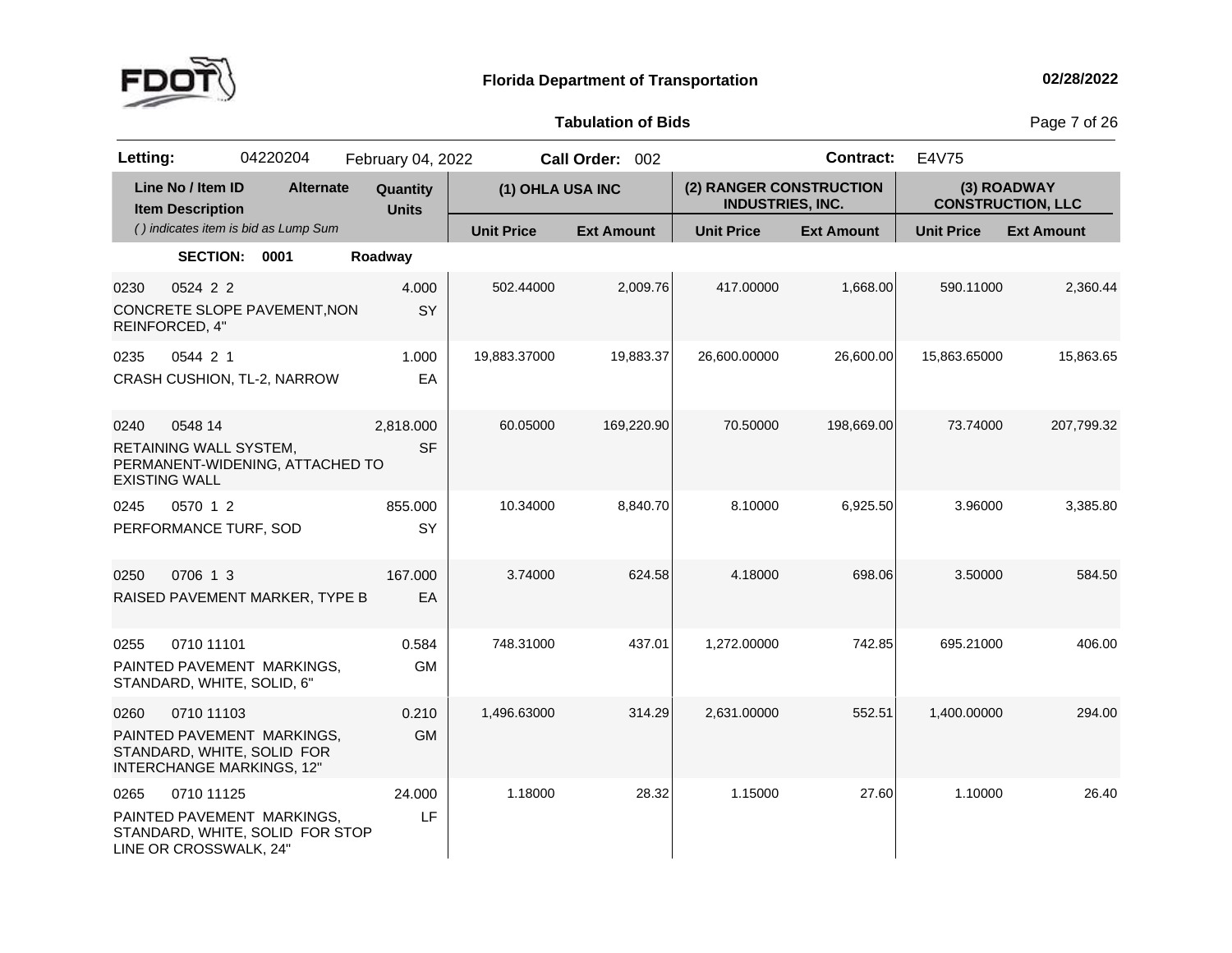

**of Bids** Page <sup>8</sup> of <sup>26</sup>

| Letting:              |                                              | 04220204                                                                                       | February 04, 2022        |                   | Call Order: 002   |                                                    | <b>Contract:</b>  | E4V75             |                                         |
|-----------------------|----------------------------------------------|------------------------------------------------------------------------------------------------|--------------------------|-------------------|-------------------|----------------------------------------------------|-------------------|-------------------|-----------------------------------------|
|                       | Line No / Item ID<br><b>Item Description</b> | <b>Alternate</b>                                                                               | Quantity<br><b>Units</b> | (1) OHLA USA INC  |                   | (2) RANGER CONSTRUCTION<br><b>INDUSTRIES, INC.</b> |                   |                   | (3) ROADWAY<br><b>CONSTRUCTION, LLC</b> |
|                       |                                              | () indicates item is bid as Lump Sum                                                           |                          | <b>Unit Price</b> | <b>Ext Amount</b> | <b>Unit Price</b>                                  | <b>Ext Amount</b> | <b>Unit Price</b> | <b>Ext Amount</b>                       |
|                       | <b>SECTION:</b>                              | 0001                                                                                           | Roadway                  |                   |                   |                                                    |                   |                   |                                         |
| 0270<br>SKIP, 6" WIDE | 0710 11131                                   | PAINTED PAVEMENT MARKINGS,<br>STANDARD, WHITE, SKIP, 10-30 OR 3-9                              | 0.492<br><b>GM</b>       | 374.16000         | 184.09            | 410.00000                                          | 201.72            | 348.58000         | 171.50                                  |
| 0275<br>6"            | 0710 11141                                   | PAINTED PAVEMENT MARKINGS,<br>STANDARD, WHITE, 2-4 DOTTED<br>GUIDELINE/ 6-10 DOTTED EXTENSION, | 0.003<br><b>GM</b>       | 374.16000         | 1.12              | 4,110.00000                                        | 12.33             | 350.00000         | 1.05                                    |
| 0280<br><b>SYMBOL</b> | 0710 11160                                   | PAINTED PAVEMENT MARKINGS,<br>STANDARD, WHITE, MESSAGE OR                                      | 4.000<br>EA              | 53.45000          | 213.80            | 48.00000                                           | 192.00            | 50.00000          | 200.00                                  |
| 0285                  | 0710 11170<br>STANDARD, WHITE, ARROWS        | PAINTED PAVEMENT MARKINGS,                                                                     | 22.000<br>EA             | 26.73000          | 588.06            | 36.00000                                           | 792.00            | 25.00000          | 550.00                                  |
| 0290                  | 0710 11201                                   | PAINTED PAVEMENT MARKINGS,<br>STANDARD, YELLOW, SOLID, 6"                                      | 0.792<br><b>GM</b>       | 748.31000         | 592.66            | 1,280.00000                                        | 1,013.76          | 698.23000         | 553.00                                  |
| 0295                  | 0999 25<br>NOT BID 44172215201               | INITIAL CONTINGENCY AMOUNT, DO                                                                 | (1.000)<br>LS            | 50,000.00000      | 50,000.00         | 50,000.00000                                       | 50,000.00         | 50,000.00000      | 50,000.00                               |
|                       |                                              | 0001 Roadway Section Totals:                                                                   |                          |                   | \$1,325,913.61    |                                                    | \$1,366,409.78    |                   | \$1,390,003.73                          |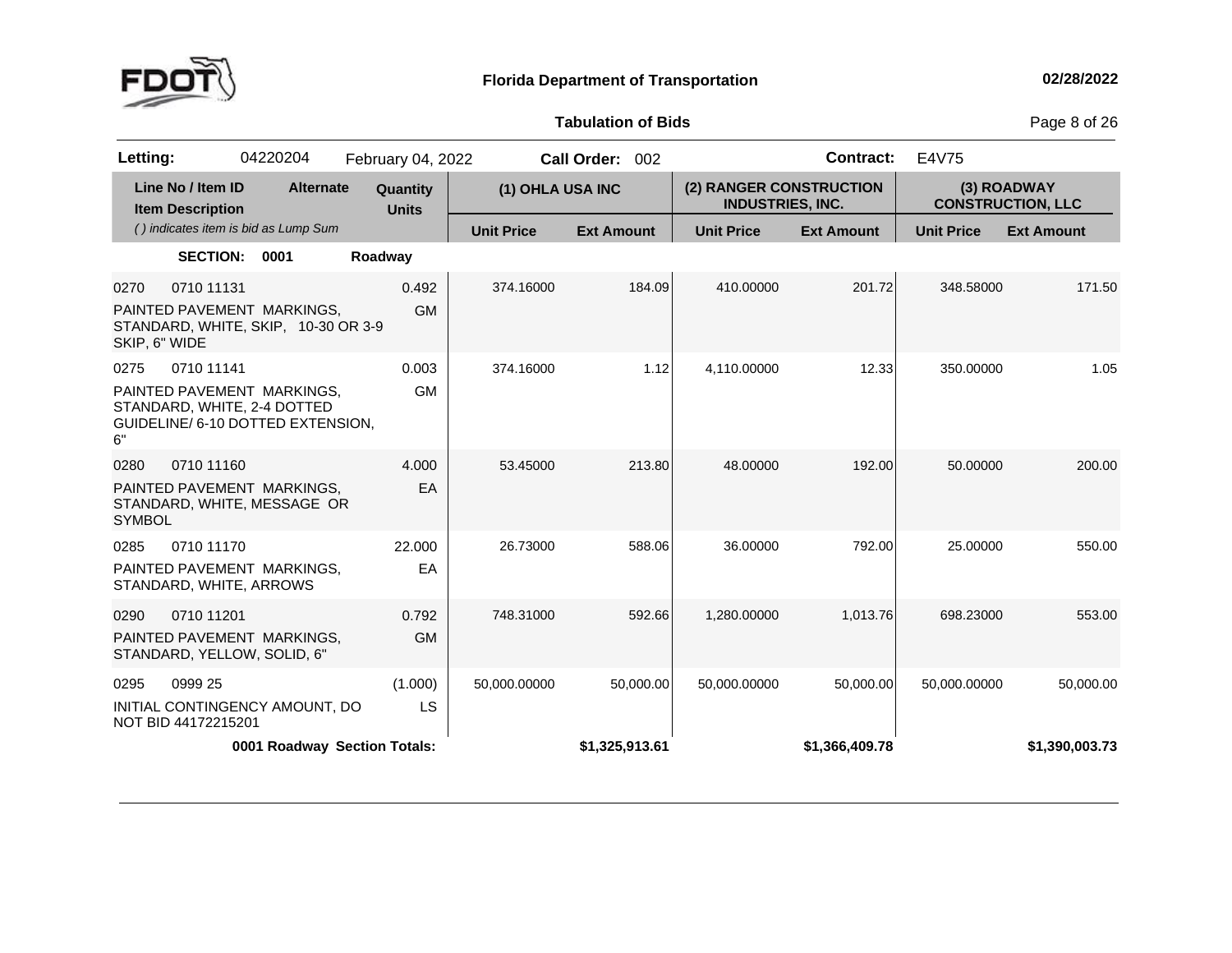

**of Bids** Page <sup>9</sup> of <sup>26</sup>

| Letting:          |                                              | 04220204                                                            | February 04, 2022        |                   | Call Order: 002   |                                                    | <b>Contract:</b>  | E4V75                                   |                   |
|-------------------|----------------------------------------------|---------------------------------------------------------------------|--------------------------|-------------------|-------------------|----------------------------------------------------|-------------------|-----------------------------------------|-------------------|
|                   | Line No / Item ID<br><b>Item Description</b> | <b>Alternate</b>                                                    | Quantity<br><b>Units</b> | (1) OHLA USA INC  |                   | (2) RANGER CONSTRUCTION<br><b>INDUSTRIES, INC.</b> |                   | (3) ROADWAY<br><b>CONSTRUCTION, LLC</b> |                   |
|                   |                                              | () indicates item is bid as Lump Sum                                |                          | <b>Unit Price</b> | <b>Ext Amount</b> | <b>Unit Price</b>                                  | <b>Ext Amount</b> | <b>Unit Price</b>                       | <b>Ext Amount</b> |
|                   | <b>SECTION:</b>                              | 0002                                                                | <b>Signing</b>           |                   |                   |                                                    |                   |                                         |                   |
| 0300<br><b>SF</b> | 0700 1 21                                    | SINGLE POST SIGN, F&I BARRIER<br>MOUNT INDEX 11871/700-013 UP TO 12 | 8.000<br>AS              | 2,498.31000       | 19,986.48         | 2,655.00000                                        | 21,240.00         | 1,664.00000                             | 13,312.00         |
| 0305              | 0700 1 50                                    | SINGLE POST SIGN, RELOCATE                                          | 1.000<br>AS              | 2,125.22000       | 2,125.22          | 423.00000                                          | 423.00            | 254.96000                               | 254.96            |
| 0310              | 0700 160<br>SINGLE POST SIGN, REMOVE         |                                                                     | 2.000<br>AS              | 160.35000         | 320.70            | 66.00000                                           | 132.00            | 29.35000                                | 58.70             |
| 0315              | 0700 2 16<br>MOUNT, 101-200 SF               | MULTI- POST SIGN, F&I GROUND                                        | 1.000<br>AS              | 14,882.93000      | 14,882.93         | 16,250.00000                                       | 16,250.00         | 11,626.62000                            | 11,626.62         |
| 0320              | 0700 260<br>MULTI- POST SIGN, REMOVE         |                                                                     | 1.000<br>AS              | 962.12000         | 962.12            | 1,310.00000                                        | 1,310.00          | 839.19000                               | 839.19            |
| 0325              | 0700 3101                                    | SIGN PANEL, FURNISH & INSTALL<br>GROUND MOUNT, UP TO 12 SF          | 8.000<br>EA              | 285.43000         | 2,283.44          | 430.00000                                          | 3,440.00          | 225.95000                               | 1,807.60          |
| 0330              | 0700 3601                                    | SIGN PANEL, REMOVE, UP TO 12 SF                                     | 4.000<br>EA              | 21.38000          | 85.52             | 143.00000                                          | 572.00            | 52.29000                                | 209.16            |
| 0335              | 0706 1 3                                     | RAISED PAVEMENT MARKER, TYPE B                                      | 373.000<br>EA            | 3.74000           | 1,395.02          | 4.17000                                            | 1,555.41          | 3.50000                                 | 1,305.50          |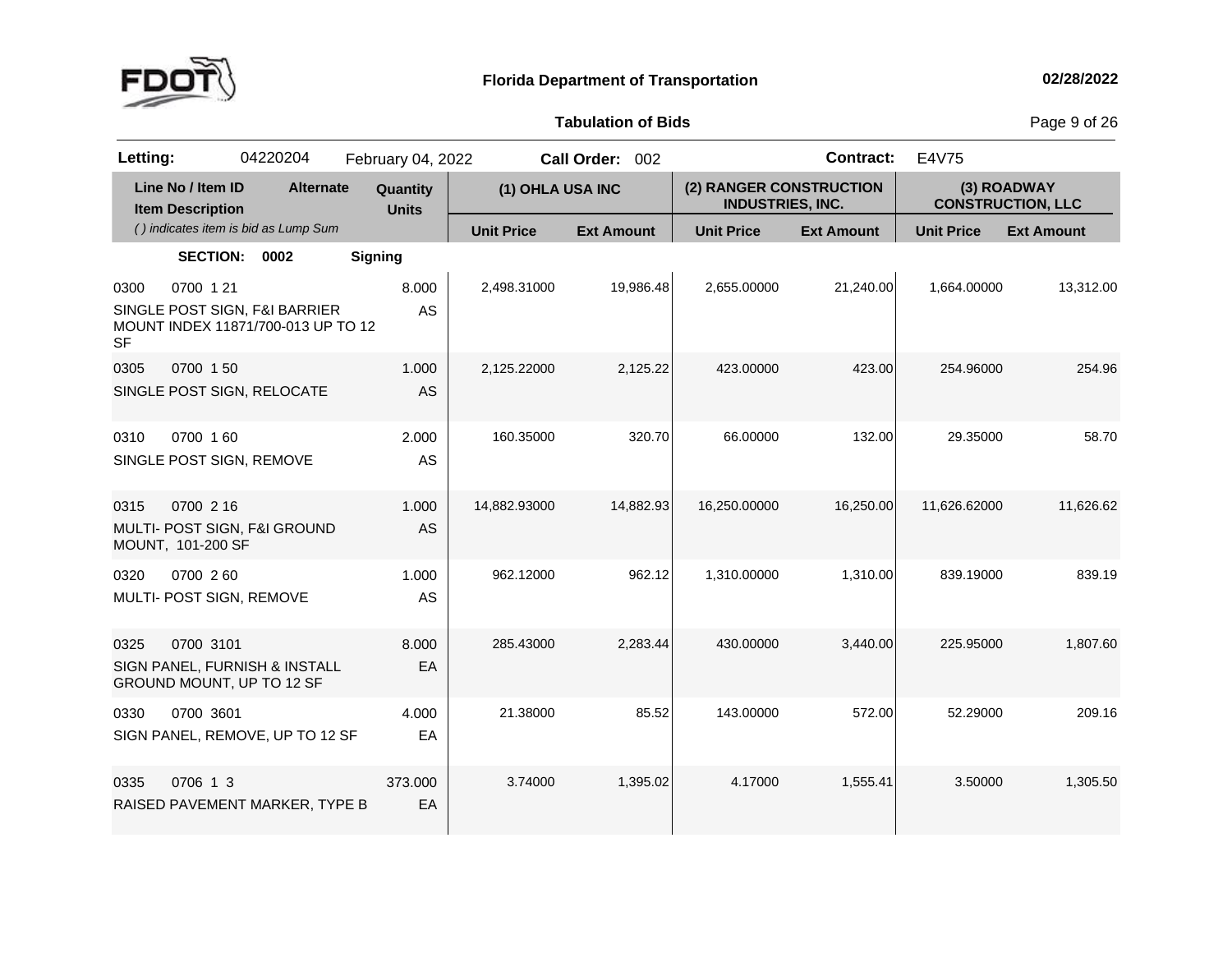

**of Bids** Page <sup>10</sup> of <sup>26</sup>

| Letting:                                     | 04220204                                                                             | February 04, 2022        |                   | Call Order: 002   |                                                    | <b>Contract:</b>  | E4V75             |                                         |
|----------------------------------------------|--------------------------------------------------------------------------------------|--------------------------|-------------------|-------------------|----------------------------------------------------|-------------------|-------------------|-----------------------------------------|
| Line No / Item ID<br><b>Item Description</b> | <b>Alternate</b>                                                                     | Quantity<br><b>Units</b> | (1) OHLA USA INC  |                   | (2) RANGER CONSTRUCTION<br><b>INDUSTRIES, INC.</b> |                   |                   | (3) ROADWAY<br><b>CONSTRUCTION, LLC</b> |
|                                              | () indicates item is bid as Lump Sum                                                 |                          | <b>Unit Price</b> | <b>Ext Amount</b> | <b>Unit Price</b>                                  | <b>Ext Amount</b> | <b>Unit Price</b> | <b>Ext Amount</b>                       |
|                                              | <b>SECTION:</b><br>0002                                                              | <b>Signing</b>           |                   |                   |                                                    |                   |                   |                                         |
| 0710 90<br>0340<br>SURFACE 44172215201       | PAINTED PAVEMENT MARKINGS, FINAL                                                     | (1.000)<br>LS            | 2,140.04000       | 2,140.04          | 3,710.00000                                        | 3,710.00          | 2,001.87000       | 2,001.87                                |
| 0345<br><b>MARKINGS</b>                      | 0711 11103<br>THERMOPLASTIC, STANDARD, WHITE,<br>SOLID, 12" FOR INTERCHANGE          | 0.210<br><b>GM</b>       | 15,821.53000      | 3,322.52          | 9,941.00000                                        | 2,087.61          | 14,800.00000      | 3,108.00                                |
| 0350<br><b>CROSSWALK</b>                     | 0711 11125<br>THERMOPLASTIC, STANDARD, WHITE,<br>SOLID, 24" FOR STOP LINE AND        | 24.000<br>LF             | 6.41000           | 153.84            | 4.82000                                            | 115.68            | 6.00000           | 144.00                                  |
| 0355<br>EXTENSION, 6"                        | 0711 11141<br>THERMOPLASTIC, STANDARD, WHITE,<br>2-4 DOTTED GUIDELINE/ 6-10 GAP      | 0.003<br><b>GM</b>       | 3,207.07000       | 9.62              | 1,580.00000                                        | 4.74              | 3,000.00000       | 9.00                                    |
| 0360<br>MESSAGE OR SYMBOL                    | 0711 11160<br>THERMOPLASTIC, STANDARD, WHITE,                                        | 4.000<br>EA              | 160.35000         | 641.40            | 60.00000                                           | 240.00            | 150.00000         | 600.00                                  |
| 0365<br><b>ARROW</b>                         | 0711 11170<br>THERMOPLASTIC, STANDARD, WHITE,                                        | 16.000<br>EA             | 261.91000         | 4,190.56          | 48.00000                                           | 768.00            | 245.00000         | 3,920.00                                |
| 0370                                         | 0711 16101<br>THERMOPLASTIC, STANDARD-OTHER<br>SURFACES, WHITE, SOLID, 6"            | 0.292<br><b>GM</b>       | 4,276.09000       | 1,248.62          | 5,971.00000                                        | 1,743.53          | 3,972.60000       | 1,160.00                                |
| 0375<br>OR 3-9 LANE DROP                     | 0711 16131<br>THERMOPLASTIC, STANDARD-OTHER<br>SURFACES, WHITE, SKIP, 6", 10-30 SKIP | 0.492<br><b>GM</b>       | 1,389.73000       | 683.75            | 1,500.00000                                        | 738.00            | 1,294.72000       | 637.00                                  |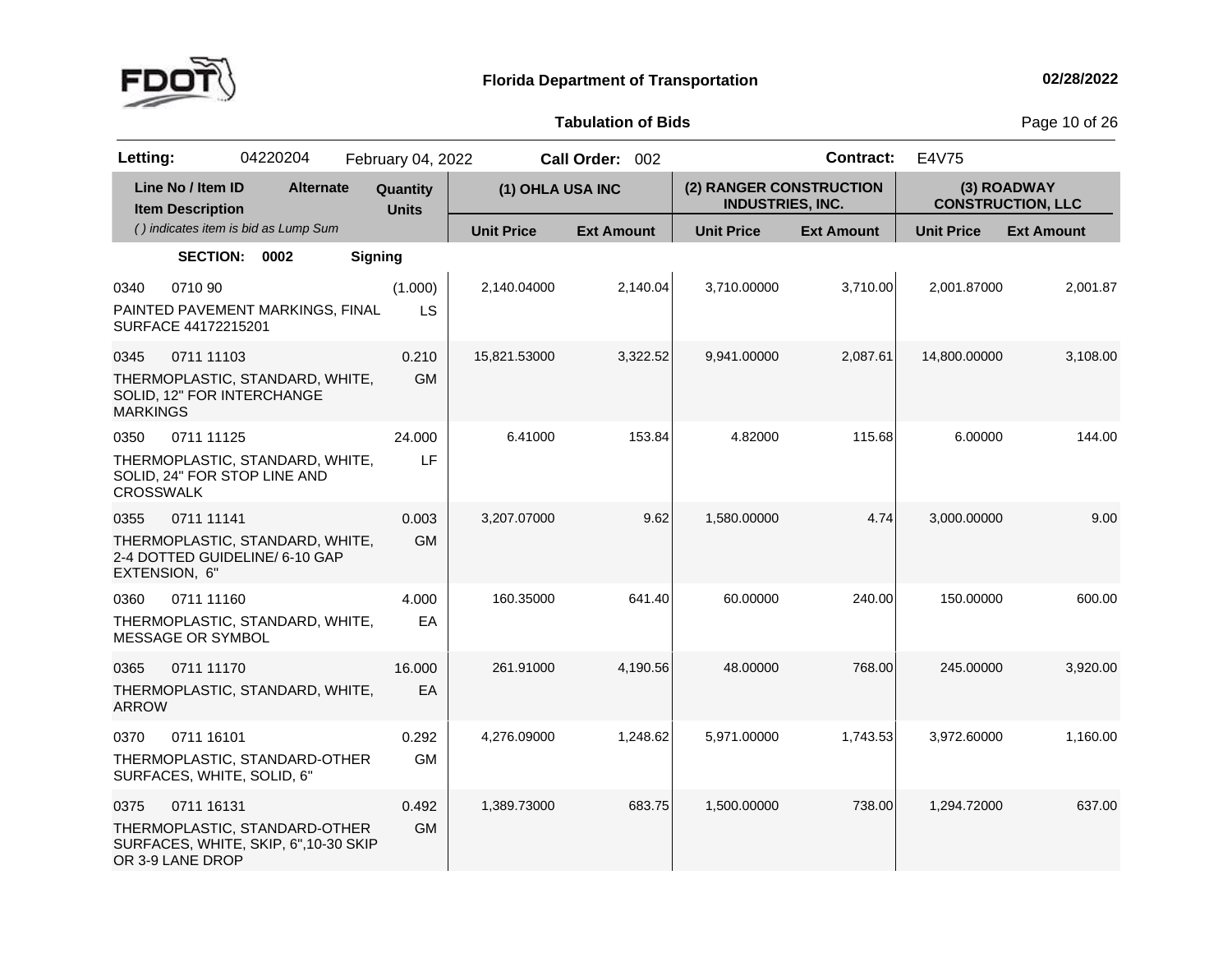

**of Bids** Page <sup>11</sup> of <sup>26</sup>

| Letting:          |                                                                                          | 04220204                     | February 04, 2022        |                   | Call Order: 002   |                                                    | <b>Contract:</b>  | E4V75             |                                         |
|-------------------|------------------------------------------------------------------------------------------|------------------------------|--------------------------|-------------------|-------------------|----------------------------------------------------|-------------------|-------------------|-----------------------------------------|
|                   | Line No / Item ID<br><b>Item Description</b>                                             | <b>Alternate</b>             | Quantity<br><b>Units</b> | (1) OHLA USA INC  |                   | (2) RANGER CONSTRUCTION<br><b>INDUSTRIES, INC.</b> |                   |                   | (3) ROADWAY<br><b>CONSTRUCTION, LLC</b> |
|                   | () indicates item is bid as Lump Sum                                                     |                              |                          | <b>Unit Price</b> | <b>Ext Amount</b> | <b>Unit Price</b>                                  | <b>Ext Amount</b> | <b>Unit Price</b> | <b>Ext Amount</b>                       |
|                   | SECTION: 0002                                                                            |                              | <b>Signing</b>           |                   |                   |                                                    |                   |                   |                                         |
| 0380              | 0711 16201                                                                               |                              | 0.472                    | 4,276.09000       | 2,018.31          | 5,780.00000                                        | 2,728.16          | 3,983.05000       | 1,880.00                                |
|                   | THERMOPLASTIC, STANDARD-OTHER<br>SURFACES, YELLOW, SOLID, 6"                             |                              | <b>GM</b>                |                   |                   |                                                    |                   |                   |                                         |
|                   |                                                                                          | 0002 Signing Section Totals: |                          |                   | \$56,450.09       |                                                    | \$57,058.13       |                   | \$42,873.60                             |
|                   |                                                                                          |                              |                          |                   |                   |                                                    |                   |                   |                                         |
|                   | <b>SECTION:</b>                                                                          | 0003                         | Lighting                 |                   |                   |                                                    |                   |                   |                                         |
| 0385              | 0630 2 11                                                                                |                              | 8.000                    | 28.86000          | 230.88            | 47.62000                                           | 380.96            | 25.00000          | 200.00                                  |
| <b>TRENCH</b>     | CONDUIT, FURNISH & INSTALL, OPEN                                                         |                              | LF                       |                   |                   |                                                    |                   |                   |                                         |
| 0390              | 0630 2 16                                                                                |                              | 264.000                  | 28.86000          | 7,619.04          | 40.50000                                           | 10,692.00         | 35.00000          | 9,240.00                                |
|                   | CONDUIT, FURNISH & INSTALL,<br><b>EMBEDDED CONCRETE BARRIERS</b><br>AND TRAFFIC RAILINGS |                              | LF                       |                   |                   |                                                    |                   |                   |                                         |
| 0395              | 0635 2 11                                                                                |                              | 1.000                    | 1,336.28000       | 1,336.28          | 2,191.00000                                        | 2,191.00          | 1,200.00000       | 1,200.00                                |
| <b>COVER SIZE</b> | PULL & SPLICE BOX, F&I, 13" x 24"                                                        |                              | EA                       |                   |                   |                                                    |                   |                   |                                         |
| 0400              | 0635 3 13                                                                                |                              | 2.000                    | 1,550.08000       | 3,100.16          | 1,036.00000                                        | 2,072.00          | 1,800.00000       | 3,600.00                                |
| <b>EMBEDDED</b>   | JUNCTION BOX, FURNISH & INSTALL,                                                         |                              | EA                       |                   |                   |                                                    |                   |                   |                                         |
| 0405              | 0715 1 12                                                                                |                              | 948.000                  | 1.71000           | 1,621.08          | 2.14000                                            | 2,028.72          | 6.00000           | 5,688.00                                |
|                   | LIGHTING CONDUCTORS, F&I,<br>INSULATED, NO.8 - 6                                         |                              | LF                       |                   |                   |                                                    |                   |                   |                                         |
| 0410              | 0715 160                                                                                 |                              | 936.000                  | 0.37000           | 346.32            | 0.24000                                            | 224.64            | 0.50000           | 468.00                                  |
|                   | LIGHTING CONDUCTORS, REMOVE &<br>DISPOSE, CONTRACTOR OWNS                                |                              | LF                       |                   |                   |                                                    |                   |                   |                                         |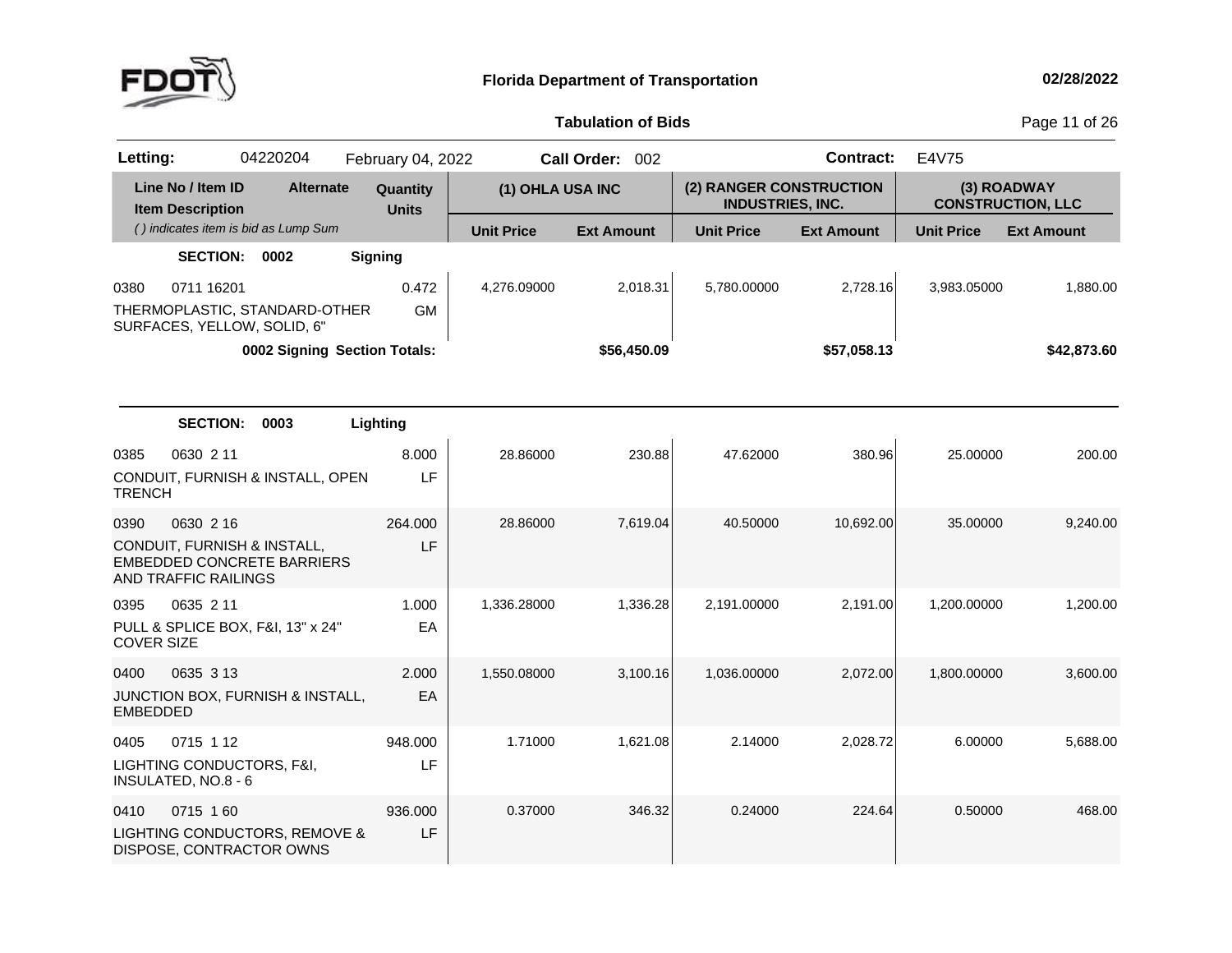

**of Bids** Page <sup>12</sup> of <sup>26</sup>

| Letting:                                                                                                                 | 04220204                             | February 04, 2022        |                   | <b>Call Order:</b><br>002 |                                                    | <b>Contract:</b>  | E4V75             |                                         |
|--------------------------------------------------------------------------------------------------------------------------|--------------------------------------|--------------------------|-------------------|---------------------------|----------------------------------------------------|-------------------|-------------------|-----------------------------------------|
| Line No / Item ID<br><b>Item Description</b>                                                                             | <b>Alternate</b>                     | Quantity<br><b>Units</b> | (1) OHLA USA INC  |                           | (2) RANGER CONSTRUCTION<br><b>INDUSTRIES, INC.</b> |                   |                   | (3) ROADWAY<br><b>CONSTRUCTION, LLC</b> |
|                                                                                                                          | () indicates item is bid as Lump Sum |                          | <b>Unit Price</b> | <b>Ext Amount</b>         | <b>Unit Price</b>                                  | <b>Ext Amount</b> | <b>Unit Price</b> | <b>Ext Amount</b>                       |
| <b>SECTION:</b>                                                                                                          | 0003                                 | Lighting                 |                   |                           |                                                    |                   |                   |                                         |
| 0715 4 14<br>0415<br>LIGHT POLE COMPLETE, FURNISH &<br>INSTALL STANDARD POLE STANDARD<br>FOUNDATION, 45' MOUNTING HEIGHT |                                      | 2.000<br>EA              | 12.293.76000      | 24,587.52                 | 9,631.00000                                        | 19,262.00         | 14,500.01000      | 29.000.02                               |
| 0715 470<br>0420<br>LIGHT POLE COMPLETE, REMOVE<br>POLE AND FOUNDATION                                                   |                                      | 2.000<br>EA              | 694.86000         | 1.389.72                  | 322,00000                                          | 644.00            | 1,500.00000       | 3,000.00                                |
| 0425<br>0715 11211<br>LUMINAIRE, F&I- REPLACE EXISTING<br>LUMINAIRE ON EXISTING POLE/ARM.<br>ROADWAY, COBRA HEAD         |                                      | 2.000<br>EA              | 2,057.87000       | 4,115.74                  | 1,798.00000                                        | 3,596.00          | 3,500.00000       | 7,000.00                                |
| 0715500 3<br>0430<br>POLE CABLE DISTRIBUTION SYSTEM,<br><b>WALL MOUNT</b>                                                |                                      | 2.000<br>EA              | 481.06000         | 962.12                    | 941.00000                                          | 1,882.00          | 900.00000         | 1,800.00                                |
|                                                                                                                          | 0003 Lighting Section Totals:        |                          |                   | \$45,308.86               |                                                    | \$42,973.32       |                   | \$61,196.02                             |

|                                                 | <b>SECTION:</b> | 0004 | <b>Signalization</b>               |             |            |             |            |             |            |
|-------------------------------------------------|-----------------|------|------------------------------------|-------------|------------|-------------|------------|-------------|------------|
| 0435<br>0660 2106<br>LOOP ASSEMBLY, F&I, TYPE F |                 |      | 2.000<br>AS                        | 2,405.30000 | 4,810.60   | 1,995.00000 | 3,990.00   | 1,800.00000 | 3,600.00   |
|                                                 |                 |      | 0004 Signalization Section Totals: |             | \$4,810.60 |             | \$3,990.00 |             | \$3,600.00 |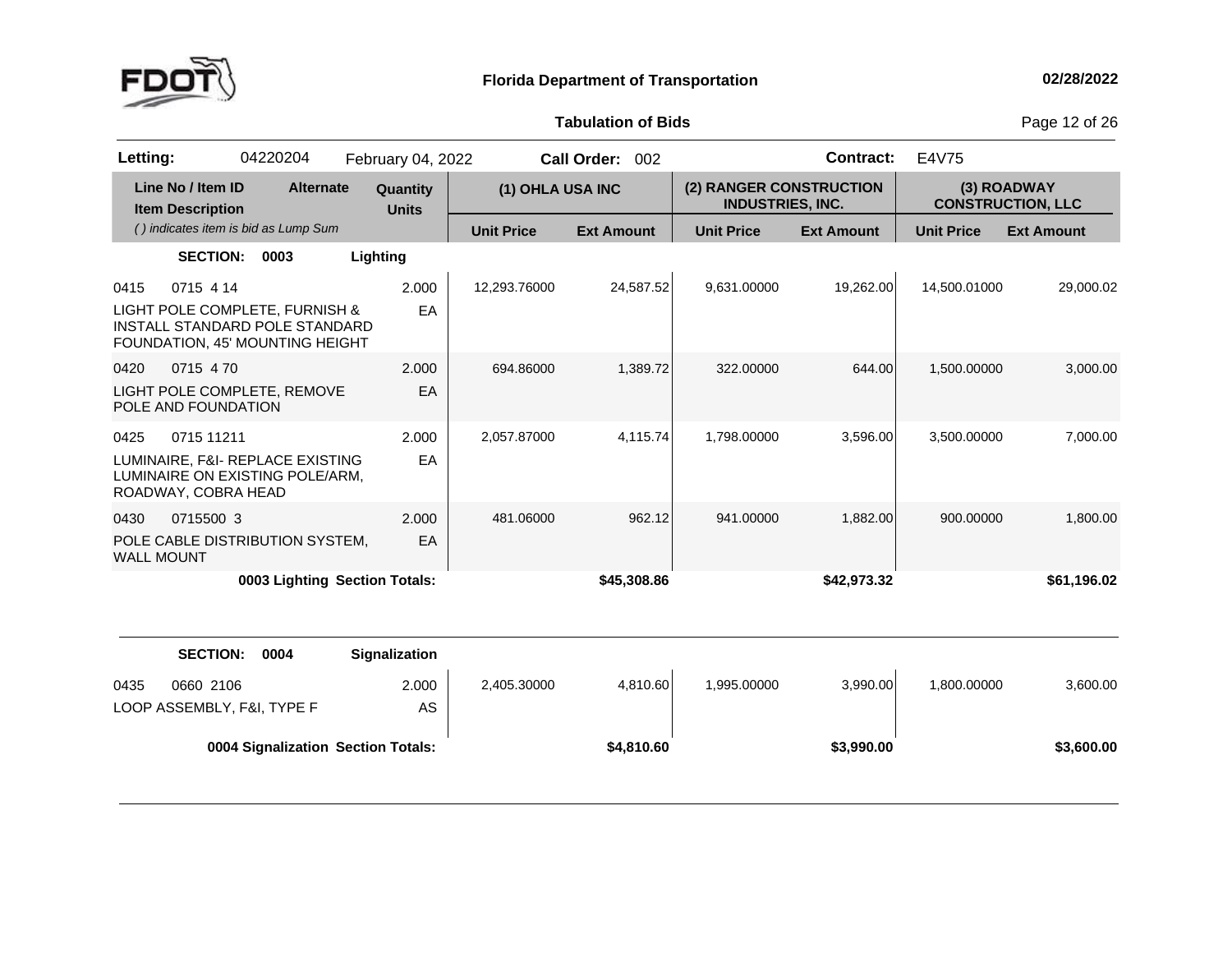

**of Bids** Page <sup>13</sup> of <sup>26</sup>

| Letting:                                     | 04220204                                    | <b>February 04, 2022</b> |                   | Call Order:<br>002 |                                                    | Contract:         | E4V75             |                                         |
|----------------------------------------------|---------------------------------------------|--------------------------|-------------------|--------------------|----------------------------------------------------|-------------------|-------------------|-----------------------------------------|
| Line No / Item ID<br><b>Item Description</b> | <b>Alternate</b>                            | Quantity<br><b>Units</b> | (1) OHLA USA INC  |                    | (2) RANGER CONSTRUCTION<br><b>INDUSTRIES, INC.</b> |                   |                   | (3) ROADWAY<br><b>CONSTRUCTION, LLC</b> |
|                                              | () indicates item is bid as Lump Sum        |                          | <b>Unit Price</b> | <b>Ext Amount</b>  | <b>Unit Price</b>                                  | <b>Ext Amount</b> | <b>Unit Price</b> | <b>Ext Amount</b>                       |
|                                              | <b>SECTION:</b><br>0005                     | Landscape / Peripheral   |                   |                    |                                                    |                   |                   |                                         |
| 0581 1 2<br>0440<br>$>=14'$ OF CLEAR TRUNK   | RELOCATE TREES AND PALMS, PALM,             | 8.000<br>EA              | 1.069.02000       | 8.552.16           | 1.191.00000                                        | 9.528.00          | 1.000.00000       | 8.000.00                                |
| 0591<br>0445                                 | 1600<br>IRRIGATION SLEEVE, 6" DIAMETER      | 380,000<br>LF            | 37.42000          | 14.219.60          | 47.72000                                           | 18,133.60         | 47.10000          | 17,898.00                               |
|                                              | 0005 Landscape / Peripheral Section Totals: |                          |                   | \$22,771.76        |                                                    | \$27,661.60       |                   | \$25,898.00                             |

| <b>Contract Grand Totals:</b> | \$1,455,254.92 | \$1.498,092,83 | 1,523,571.35 |
|-------------------------------|----------------|----------------|--------------|
|                               |                |                |              |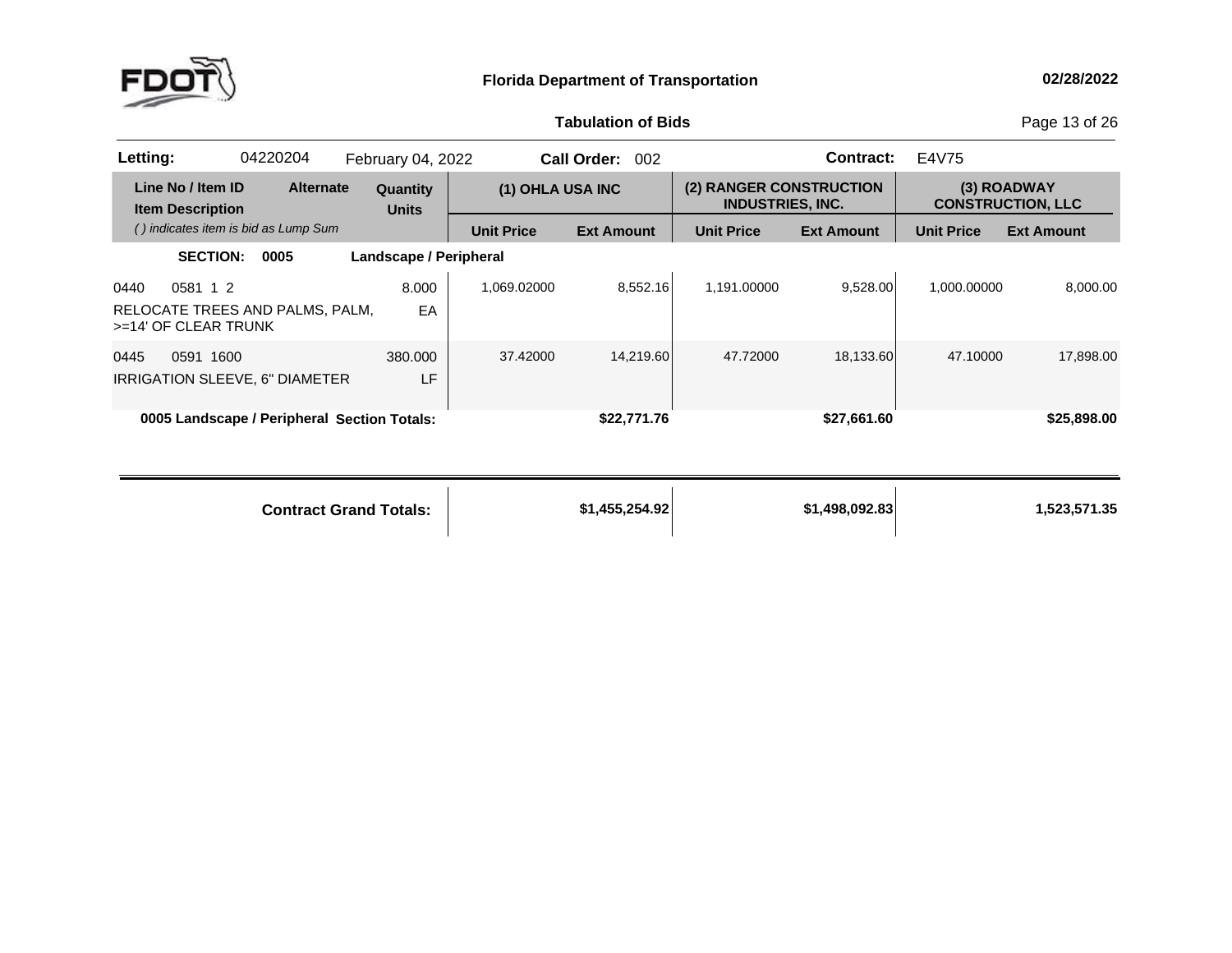

**of Bids** Page <sup>14</sup> of <sup>26</sup>

| Letting:                |                                              | 04220204                             | February 04, 2022        |                                                    | Call Order: 002   |                   | <b>Contract:</b>  | E4V75             |                   |
|-------------------------|----------------------------------------------|--------------------------------------|--------------------------|----------------------------------------------------|-------------------|-------------------|-------------------|-------------------|-------------------|
|                         | Line No / Item ID<br><b>Item Description</b> | <b>Alternate</b>                     | Quantity<br><b>Units</b> | (4) HALLEY ENGINEERING<br><b>CONTRACTORS, INC.</b> |                   |                   |                   |                   |                   |
|                         |                                              | () indicates item is bid as Lump Sum |                          | <b>Unit Price</b>                                  | <b>Ext Amount</b> | <b>Unit Price</b> | <b>Ext Amount</b> | <b>Unit Price</b> | <b>Ext Amount</b> |
|                         | SECTION: 0001                                |                                      | Roadway                  |                                                    |                   |                   |                   |                   |                   |
| 0005                    | 0101 1<br>MOBILIZATION 44172215201           |                                      | (1.000)<br>LS            | 155,000.00000                                      | 155,000.00        |                   |                   |                   |                   |
| 0010<br>44172215201     | 0102 1<br>MAINTENANCE OF TRAFFIC             |                                      | (156.000)<br>DA (LS)     | 184,000.00000                                      | 184,000.00        |                   |                   |                   |                   |
| 0015                    | 0102 14<br>TRAFFIC CONTROL OFFICER           |                                      | 24.000<br><b>HR</b>      | 70.00000                                           | 1,680.00          |                   |                   |                   |                   |
| 0020                    | 0102 60<br><b>WORK ZONE SIGN</b>             |                                      | 2,252.000<br>ED          | 0.30000                                            | 675.60            |                   |                   |                   |                   |
| 0025                    | 0102 62 13<br>SIGN- INDEX 700-013            | BARRIER MOUNTED WORK ZONE            | 668.000<br><b>ED</b>     | 0.30000                                            | 200.40            |                   |                   |                   |                   |
| 0030<br><b>ANCHORED</b> | 0102 71 15<br>TEMPORARY BARRIER, F&I,        |                                      | 650.000<br>LF            | 28.00000                                           | 18,200.00         |                   |                   |                   |                   |
| 0035                    | 0102 74 1<br>VP, DRUM, OR LCD                | CHANNELIZING DEVICE-TYPES I, II, DI, | 26,948.000<br>ED         | 0.15000                                            | 4,042.20          |                   |                   |                   |                   |
| 0040                    | 010276<br><b>ARROW PANEL</b>                 | ARROW BOARD / ADVANCE WARNING        | 400.000<br>ED.           | 7.00000                                            | 2,800.00          |                   |                   |                   |                   |
| 0045                    | 0102 89 1<br>REDIRECTIVE OPTION              | TEMPORARY CRASH CUSHION,             | 1.000<br>LO              | 1,500.00000                                        | 1,500.00          |                   |                   |                   |                   |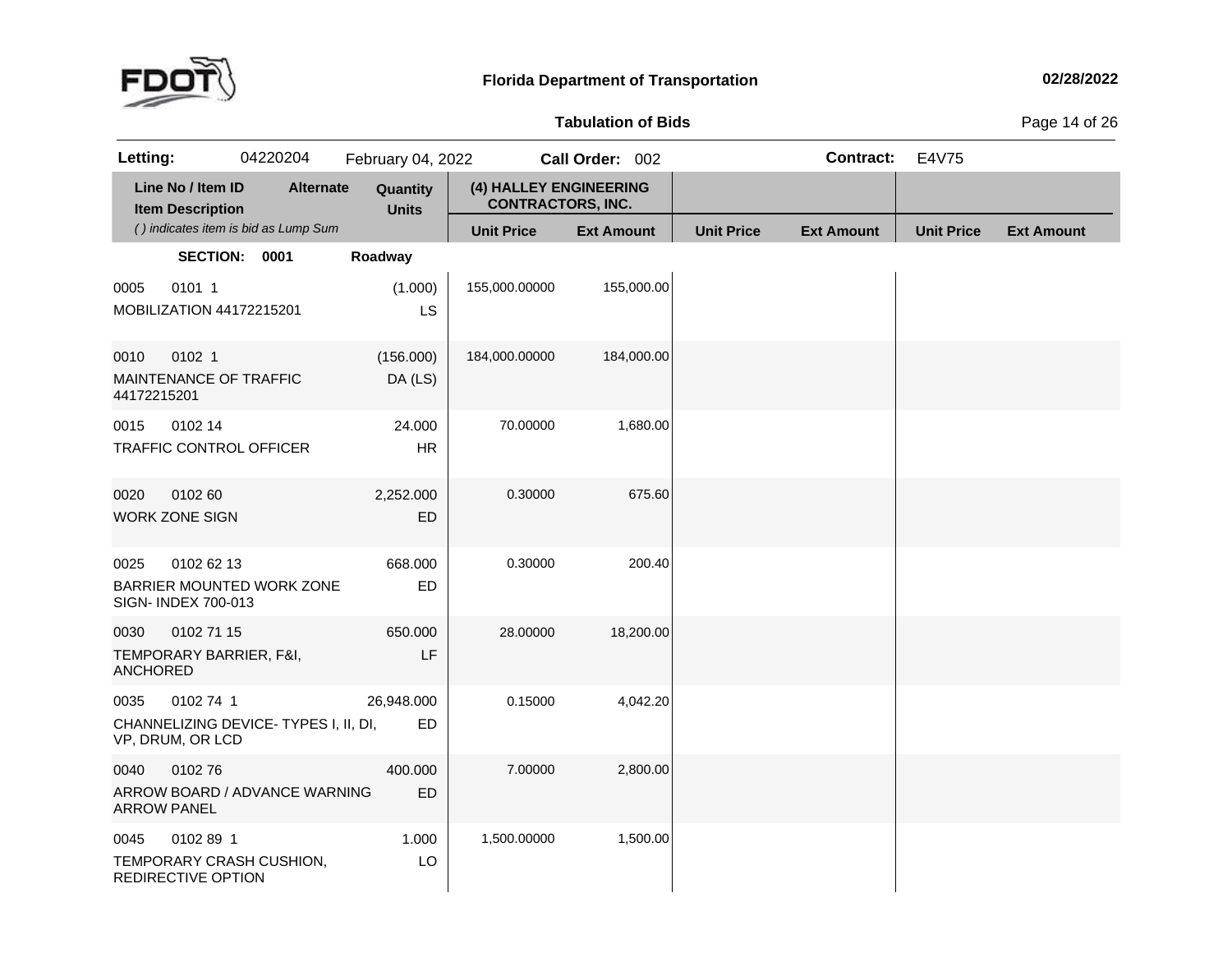

**of Bids** Page <sup>15</sup> of <sup>26</sup>

| Letting:                                                                    |                                      | 04220204  | February 04, 2022        |                                                    | Call Order: 002   |                   | <b>Contract:</b>  | E4V75             |                   |
|-----------------------------------------------------------------------------|--------------------------------------|-----------|--------------------------|----------------------------------------------------|-------------------|-------------------|-------------------|-------------------|-------------------|
| Line No / Item ID<br><b>Item Description</b>                                |                                      | Alternate | Quantity<br><b>Units</b> | (4) HALLEY ENGINEERING<br><b>CONTRACTORS, INC.</b> |                   |                   |                   |                   |                   |
|                                                                             | () indicates item is bid as Lump Sum |           |                          | <b>Unit Price</b>                                  | <b>Ext Amount</b> | <b>Unit Price</b> | <b>Ext Amount</b> | <b>Unit Price</b> | <b>Ext Amount</b> |
|                                                                             | SECTION: 0001                        |           | Roadway                  |                                                    |                   |                   |                   |                   |                   |
| 0050<br>0102 99<br>PORTABLE CHANGEABLE MESSAGE<br>SIGN, TEMPORARY           |                                      |           | 170.000<br><b>ED</b>     | 15.00000                                           | 2,550.00          |                   |                   |                   |                   |
| 0102104<br>0055<br>TEMPORARY SIGNALIZATION AND<br>MAINTENANCE, INTERSECTION |                                      |           | 156.000<br>ED            | 5.50000                                            | 858.00            |                   |                   |                   |                   |
| 0060<br>TEMPORARY TRAFFIC DETECTION<br>AND MAINTENANCE, INTERSECTION        | 0102107 1                            |           | 156.000<br><b>ED</b>     | 5.50000                                            | 858.00            |                   |                   |                   |                   |
| 0065<br>REMOVABLE TAPE, WHITE, SOLID 6"                                     | 0102913 21                           |           | 0.625<br><b>GM</b>       | 13,750.00000                                       | 8,593.75          |                   |                   |                   |                   |
| 0070<br>REMOVABLE TAPE, WHITE, 24" STOP<br>BAR                              | 010291323                            |           | 15.000<br>LF             | 16.50000                                           | 247.50            |                   |                   |                   |                   |
| 0075<br>REMOVABLE TAPE, WHITE, MESSAGE,<br>SYMBOL OR ARROW                  | 0102913 29                           |           | 6.000<br>EA              | 275.00000                                          | 1,650.00          |                   |                   |                   |                   |
| 0080<br>REMOVABLE TAPE, YELLOW, SOLID, 6"                                   | 010291331                            |           | 1.334<br><b>GM</b>       | 13,750.00000                                       | 18,342.50         |                   |                   |                   |                   |
| 0085<br><b>SEDIMENT BARRIER</b>                                             | 0104 10 3                            |           | 1,122.000<br>LF          | 2.00000                                            | 2,244.00          |                   |                   |                   |                   |
| 0090<br>0104 18<br><b>INLET PROTECTION SYSTEM</b>                           |                                      |           | 18.000<br>EA             | 150.00000                                          | 2,700.00          |                   |                   |                   |                   |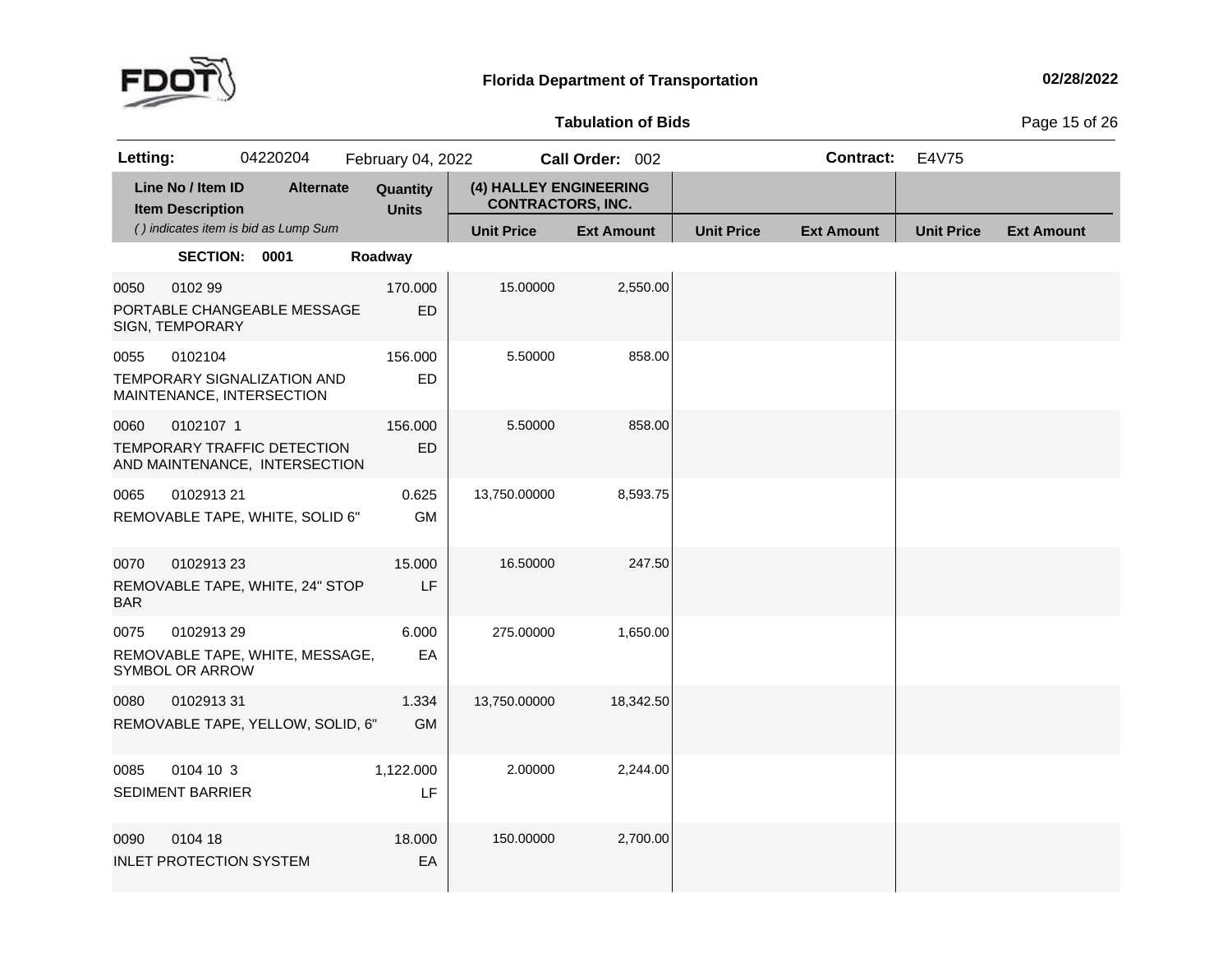

### **Tabulation**

**of Bids** Page <sup>16</sup> of <sup>26</sup>

| Letting:              |                                              | 04220204                                                                | February 04, 2022        |                                                    | Call Order: 002   |                   | <b>Contract:</b>  | E4V75             |                   |
|-----------------------|----------------------------------------------|-------------------------------------------------------------------------|--------------------------|----------------------------------------------------|-------------------|-------------------|-------------------|-------------------|-------------------|
|                       | Line No / Item ID<br><b>Item Description</b> | <b>Alternate</b>                                                        | Quantity<br><b>Units</b> | (4) HALLEY ENGINEERING<br><b>CONTRACTORS, INC.</b> |                   |                   |                   |                   |                   |
|                       |                                              | () indicates item is bid as Lump Sum                                    |                          | <b>Unit Price</b>                                  | <b>Ext Amount</b> | <b>Unit Price</b> | <b>Ext Amount</b> | <b>Unit Price</b> | <b>Ext Amount</b> |
|                       | SECTION: 0001                                |                                                                         | Roadway                  |                                                    |                   |                   |                   |                   |                   |
| 0095                  | 0107 1<br><b>LITTER REMOVAL</b>              |                                                                         | 9.040<br>AC              | 300.00000                                          | 2,712.00          |                   |                   |                   |                   |
| 0100<br><b>MOWING</b> | 0107 2                                       |                                                                         | 9.040<br>AC              | 300.00000                                          | 2,712.00          |                   |                   |                   |                   |
| 0105                  | 0108 1<br>MONITORING 44172215201             | MONITOR EXISTING STRUCTURES-<br>INSPECTION AND SETTLEMENT               | (1.000)<br>LS            | 2,500.00000                                        | 2,500.00          |                   |                   |                   |                   |
| 0110                  | 0108 2                                       | <b>MONITOR EXISTING STRUCTURES-</b><br>VIBRATION MONITORING 44172215201 | (1.000)<br>LS            | 2,500.00000                                        | 2,500.00          |                   |                   |                   |                   |
| 0115                  | 0110 1 1                                     | CLEARING & GRUBBING 44172215201                                         | (0.620)<br>AC (LS)       | 118,000.00000                                      | 118,000.00        |                   |                   |                   |                   |
| 0120                  | 0110 2 2                                     | SELECTIVE CLEARING AND GRUBBING,<br>AREAS WITH TREES TO REMAIN          | 0.010<br>AC              | 50,000.00000                                       | 500.00            |                   |                   |                   |                   |
| 0125                  | 0110 4 10                                    | REMOVAL OF EXISTING CONCRETE                                            | 640.000<br>SY            | 122.00000                                          | 78,080.00         |                   |                   |                   |                   |
| 0130                  | 0110 21                                      | TREE PROTECTION BARRIER                                                 | 1,302.000<br>LF          | 3.00000                                            | 3,906.00          |                   |                   |                   |                   |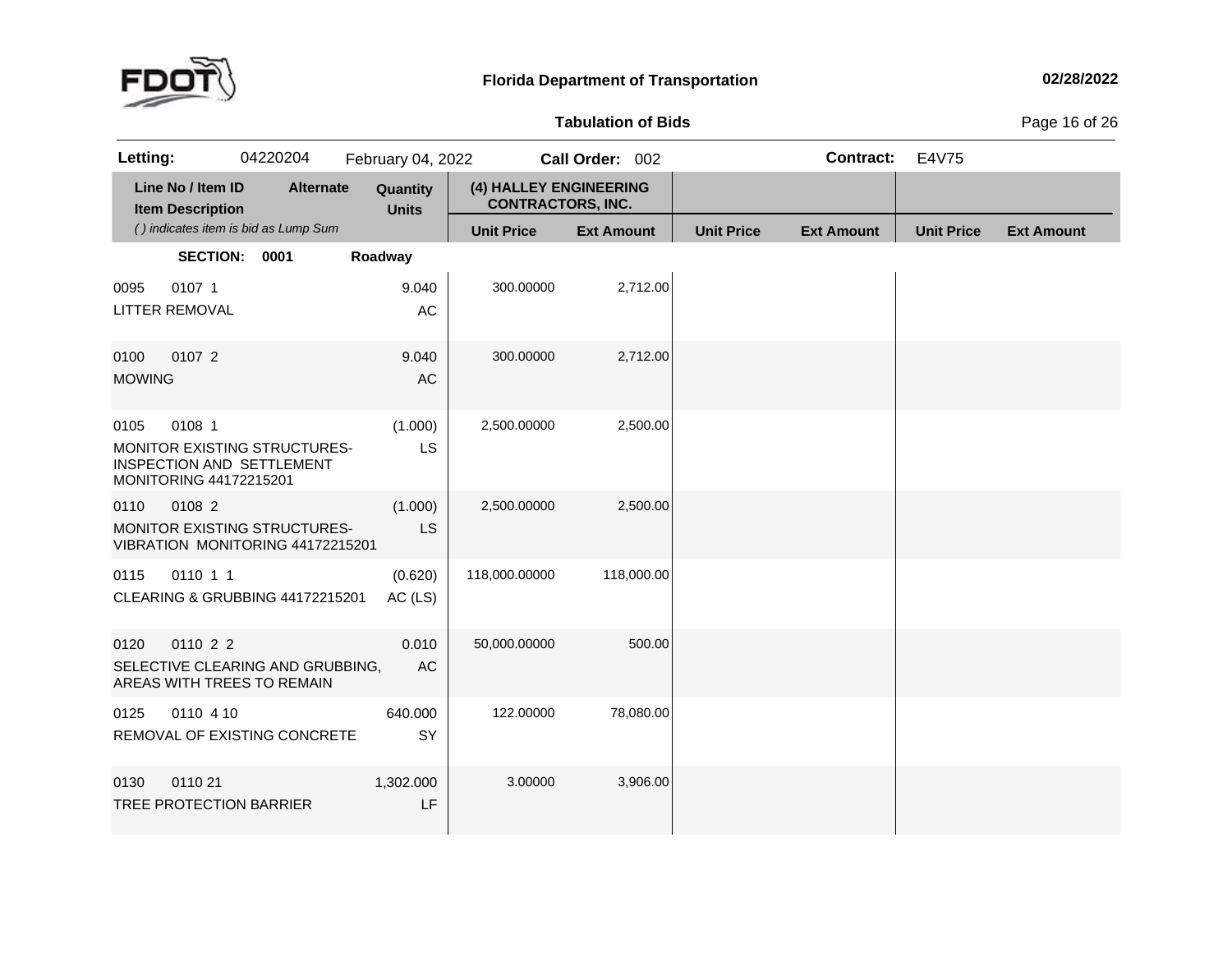

**of Bids** Page <sup>17</sup> of <sup>26</sup>

| Letting:                  |                                              | 04220204                                                          | February 04, 2022        |                                                    | Call Order: 002   |                   | <b>Contract:</b>  | E4V75             |                   |
|---------------------------|----------------------------------------------|-------------------------------------------------------------------|--------------------------|----------------------------------------------------|-------------------|-------------------|-------------------|-------------------|-------------------|
|                           | Line No / Item ID<br><b>Item Description</b> | <b>Alternate</b>                                                  | Quantity<br><b>Units</b> | (4) HALLEY ENGINEERING<br><b>CONTRACTORS, INC.</b> |                   |                   |                   |                   |                   |
|                           |                                              | () indicates item is bid as Lump Sum                              |                          | <b>Unit Price</b>                                  | <b>Ext Amount</b> | <b>Unit Price</b> | <b>Ext Amount</b> | <b>Unit Price</b> | <b>Ext Amount</b> |
|                           | <b>SECTION:</b>                              | 0001                                                              | Roadway                  |                                                    |                   |                   |                   |                   |                   |
| 0135                      | 011023<br><b>TREE REMOVAL</b>                |                                                                   | 1.000<br>EA              | 1,000.00000                                        | 1,000.00          |                   |                   |                   |                   |
| 0140                      | 0120 1<br>REGULAR EXCAVATION                 |                                                                   | 646.000<br><b>CY</b>     | 30.00000                                           | 19,380.00         |                   |                   |                   |                   |
| 0145<br><b>EMBANKMENT</b> | 0120 6                                       |                                                                   | 791.800<br><b>CY</b>     | 45.00000                                           | 35,631.00         |                   |                   |                   |                   |
| 0150                      | 0160 4<br><b>TYPE B STABILIZATION</b>        |                                                                   | 2,337.000<br>SY          | 11.00000                                           | 25,707.00         |                   |                   |                   |                   |
| 0155                      | 0285709                                      | OPTIONAL BASE, BASE GROUP 09                                      | 1,871.000<br>SY          | 20.00000                                           | 37,420.00         |                   |                   |                   |                   |
| 0160                      | 0327 70 6<br>MILLING EXISTING ASPHALT        | PAVEMENT, 1 1/2" AVG DEPTH                                        | 7,098.000<br>SY          | 4.00000                                            | 28,392.00         |                   |                   |                   |                   |
| 0165<br><b>TRAFFIC B</b>  | 0334 1 12                                    | SUPERPAVE ASPHALTIC CONC,                                         | 116.200<br><b>TN</b>     | 177.00000                                          | 20,567.40         |                   |                   |                   |                   |
| 0170<br><b>TRAFFIC C</b>  | 0334 1 13                                    | SUPERPAVE ASPHALTIC CONC,                                         | 121.300<br><b>TN</b>     | 177.00000                                          | 21,470.10         |                   |                   |                   |                   |
| 0175                      | 0337 7 81                                    | ASPHALT CONCRETE FRICTION<br>COURSE, TRAFFIC B, FC-12.5, PG 76-22 | 430.900<br><b>TN</b>     | 171.00000                                          | 73,683.90         |                   |                   |                   |                   |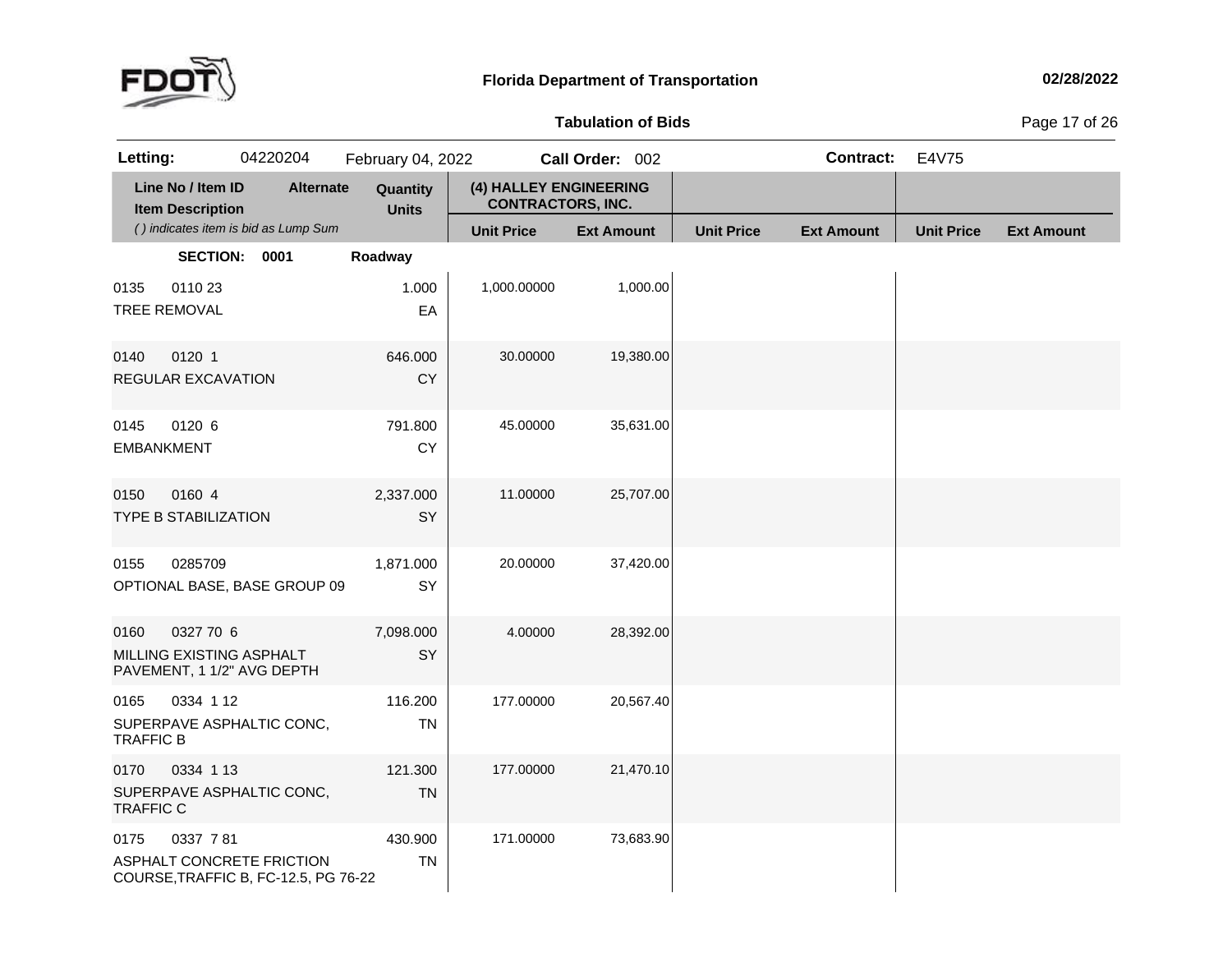

**of Bids** Page <sup>18</sup> of <sup>26</sup>

| Letting:        |                                                                  | 04220204                             | February 04, 2022        |                                                    | Call Order: 002   |                   | <b>Contract:</b>  | E4V75             |                   |
|-----------------|------------------------------------------------------------------|--------------------------------------|--------------------------|----------------------------------------------------|-------------------|-------------------|-------------------|-------------------|-------------------|
|                 | Line No / Item ID<br><b>Item Description</b>                     | <b>Alternate</b>                     | Quantity<br><b>Units</b> | (4) HALLEY ENGINEERING<br><b>CONTRACTORS, INC.</b> |                   |                   |                   |                   |                   |
|                 |                                                                  | () indicates item is bid as Lump Sum |                          | <b>Unit Price</b>                                  | <b>Ext Amount</b> | <b>Unit Price</b> | <b>Ext Amount</b> | <b>Unit Price</b> | <b>Ext Amount</b> |
|                 | SECTION: 0001                                                    |                                      | Roadway                  |                                                    |                   |                   |                   |                   |                   |
| 0180            | 0337 783<br>ASPHALT CONCRETE FRICTION                            | COURSE, TRAFFIC C, FC-12.5, PG 76-22 | 322.100<br><b>TN</b>     | 186.00000                                          | 59,910.60         |                   |                   |                   |                   |
| 0185<br>PARTIAL | 0425 1525                                                        | INLETS, DITCH BOTTOM, TYPE C,        | 1.000<br>EA              | 3,300.00000                                        | 3,300.00          |                   |                   |                   |                   |
| 0190            | 0425 1921                                                        | INLETS, ADJACENT BARRIER, <= 10'     | 2.000<br>EA              | 7,700.00000                                        | 15,400.00         |                   |                   |                   |                   |
| 0195            | 0425 261<br>MANHOLES, P-8, <10'                                  |                                      | 2.000<br>EA              | 5,500.00000                                        | 11,000.00         |                   |                   |                   |                   |
| 0200            | 0430175118<br>PIPE CULVERT, OPTIONAL<br>MATERIAL, ROUND, 18"S/CD |                                      | 22.000<br>LF             | 220.00000                                          | 4,840.00          |                   |                   |                   |                   |
| 0205            | 0520 1 7                                                         | CONCRETE CURB & GUTTER, TYPE E       | 1,110.000<br>LF          | 21.00000                                           | 23,310.00         |                   |                   |                   |                   |
| 0210            | 0520 1 10                                                        | CONCRETE CURB & GUTTER, TYPE F       | 3.000<br>LF              | 250.00000                                          | 750.00            |                   |                   |                   |                   |
| 0215            | 0521 1 13<br>GRADE-SEPARATED                                     | MEDIAN CONCRETE BARRIER, TALL        | 94.000<br>LF             | 325.00000                                          | 30,550.00         |                   |                   |                   |                   |
| 0220            | 0521 8 7<br>SLAB, 36" SINGLE SLOPE                               | CONCRETE BARRIER, WITH JUNCTION      | 244.000<br>LF            | 363.00000                                          | 88,572.00         |                   |                   |                   |                   |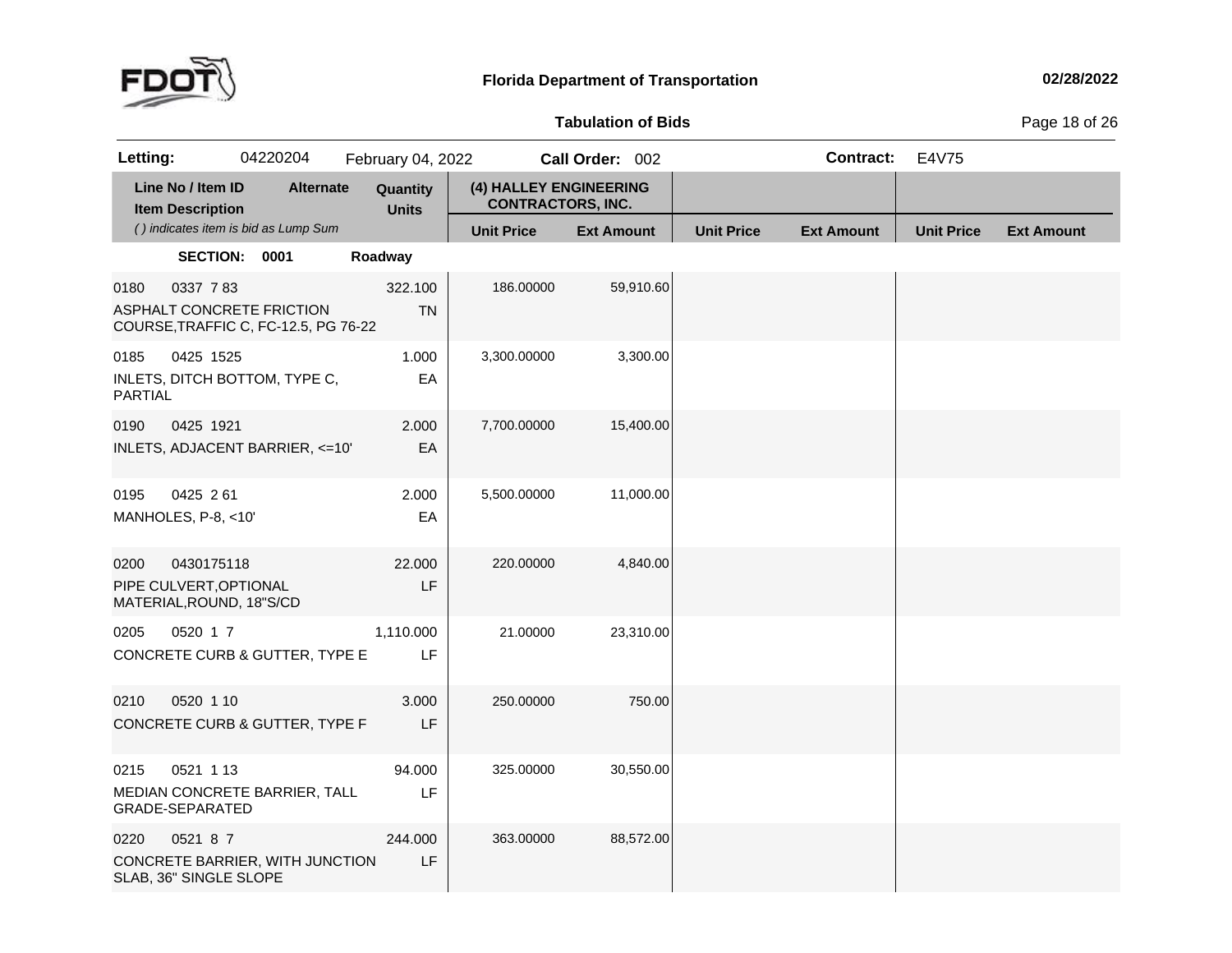

### **Tabulation**

**of Bids** Page <sup>19</sup> of <sup>26</sup>

| Letting:             |                                              | 04220204                                                                                     | February 04, 2022        |                                                    | Call Order: 002   |                   | <b>Contract:</b>  | E4V75             |                   |
|----------------------|----------------------------------------------|----------------------------------------------------------------------------------------------|--------------------------|----------------------------------------------------|-------------------|-------------------|-------------------|-------------------|-------------------|
|                      | Line No / Item ID<br><b>Item Description</b> | <b>Alternate</b>                                                                             | Quantity<br><b>Units</b> | (4) HALLEY ENGINEERING<br><b>CONTRACTORS, INC.</b> |                   |                   |                   |                   |                   |
|                      |                                              | () indicates item is bid as Lump Sum                                                         |                          | <b>Unit Price</b>                                  | <b>Ext Amount</b> | <b>Unit Price</b> | <b>Ext Amount</b> | <b>Unit Price</b> | <b>Ext Amount</b> |
|                      | SECTION: 0001                                |                                                                                              | Roadway                  |                                                    |                   |                   |                   |                   |                   |
| 0225                 | 0521 8 27                                    |                                                                                              | 41.000                   | 519.00000                                          | 21,279.00         |                   |                   |                   |                   |
|                      | PROJECT 441722-1-52-01                       | CONCRETE BARRIER, WITH SPECIAL<br>JUNCTION SLAB, 36" SINGLE SLOPE,                           | LF                       |                                                    |                   |                   |                   |                   |                   |
| 0230                 | 0524 2 2                                     |                                                                                              | 4.000                    | 378.00000                                          | 1,512.00          |                   |                   |                   |                   |
|                      | REINFORCED, 4"                               | CONCRETE SLOPE PAVEMENT, NON                                                                 | SY                       |                                                    |                   |                   |                   |                   |                   |
| 0235                 | 0544 2 1                                     |                                                                                              | 1.000                    | 23,000.00000                                       | 23,000.00         |                   |                   |                   |                   |
|                      |                                              | CRASH CUSHION, TL-2, NARROW                                                                  | EA                       |                                                    |                   |                   |                   |                   |                   |
| 0240                 | 0548 14                                      |                                                                                              | 2,818.000                | 86.00000                                           | 242,348.00        |                   |                   |                   |                   |
| <b>EXISTING WALL</b> | RETAINING WALL SYSTEM,                       | PERMANENT-WIDENING, ATTACHED TO                                                              | <b>SF</b>                |                                                    |                   |                   |                   |                   |                   |
| 0245                 | 0570 1 2                                     |                                                                                              | 855.000                  | 5.00000                                            | 4,275.00          |                   |                   |                   |                   |
|                      | PERFORMANCE TURF, SOD                        |                                                                                              | SY                       |                                                    |                   |                   |                   |                   |                   |
| 0250                 | 0706 1 3                                     |                                                                                              | 167.000                  | 4.20000                                            | 701.40            |                   |                   |                   |                   |
|                      |                                              | RAISED PAVEMENT MARKER, TYPE B                                                               | EA                       |                                                    |                   |                   |                   |                   |                   |
| 0255                 | 0710 11101                                   |                                                                                              | 0.584                    | 1,430.00000                                        | 835.12            |                   |                   |                   |                   |
|                      | STANDARD, WHITE, SOLID, 6"                   | PAINTED PAVEMENT MARKINGS,                                                                   | <b>GM</b>                |                                                    |                   |                   |                   |                   |                   |
| 0260                 | 0710 11103                                   |                                                                                              | 0.210                    | 2,860.00000                                        | 600.60            |                   |                   |                   |                   |
|                      |                                              | PAINTED PAVEMENT MARKINGS,<br>STANDARD, WHITE, SOLID FOR<br><b>INTERCHANGE MARKINGS, 12"</b> | <b>GM</b>                |                                                    |                   |                   |                   |                   |                   |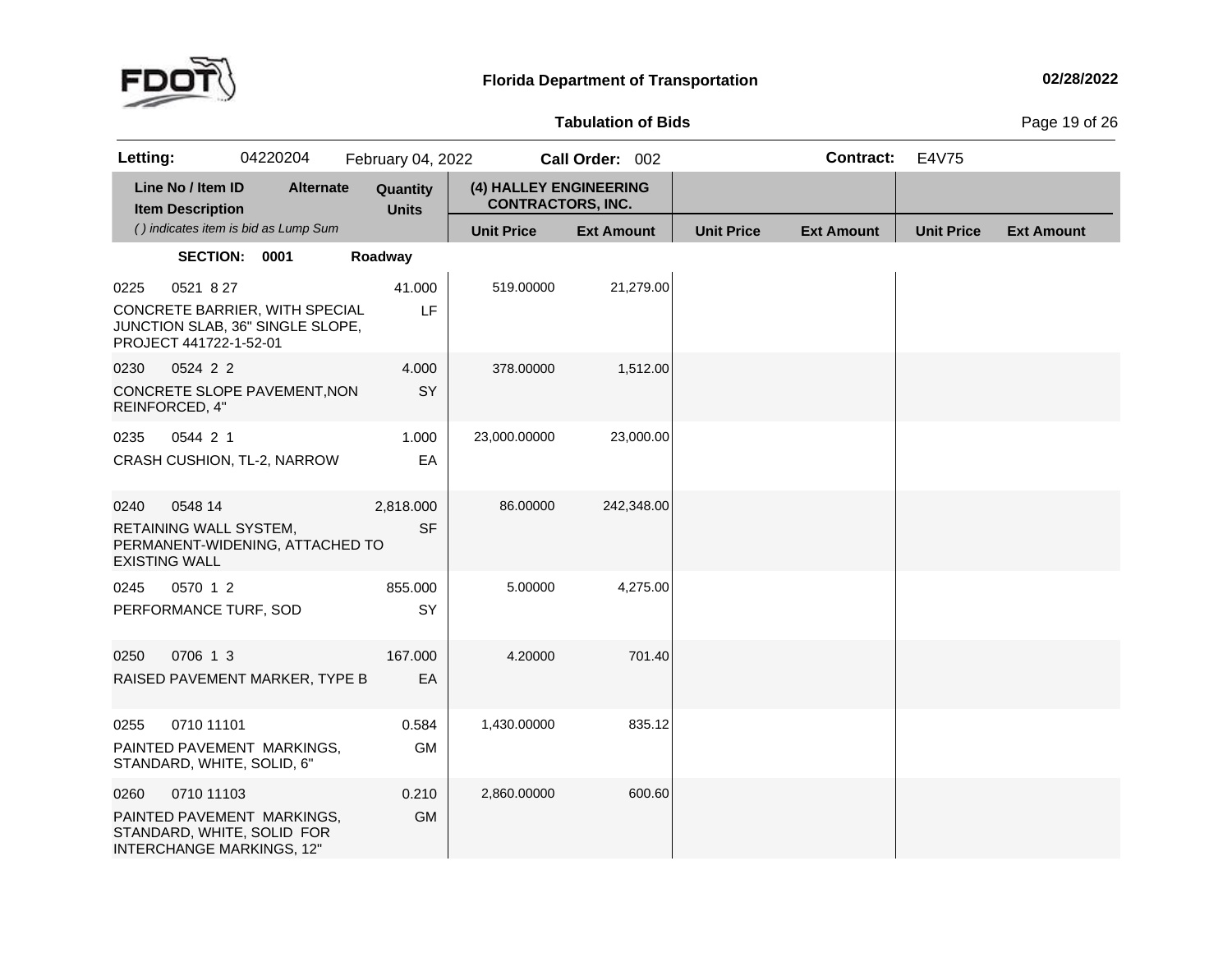

### **Tabulation**

**of Bids** Page <sup>20</sup> of <sup>26</sup>

| Letting:                                                                                                     |                                      | 04220204         | February 04, 2022            |                                                    | Call Order: 002   |                   | <b>Contract:</b>  | E4V75             |                   |
|--------------------------------------------------------------------------------------------------------------|--------------------------------------|------------------|------------------------------|----------------------------------------------------|-------------------|-------------------|-------------------|-------------------|-------------------|
| Line No / Item ID<br><b>Item Description</b>                                                                 |                                      | <b>Alternate</b> | Quantity<br><b>Units</b>     | (4) HALLEY ENGINEERING<br><b>CONTRACTORS, INC.</b> |                   |                   |                   |                   |                   |
|                                                                                                              | () indicates item is bid as Lump Sum |                  |                              | <b>Unit Price</b>                                  | <b>Ext Amount</b> | <b>Unit Price</b> | <b>Ext Amount</b> | <b>Unit Price</b> | <b>Ext Amount</b> |
|                                                                                                              | SECTION: 0001                        |                  | Roadway                      |                                                    |                   |                   |                   |                   |                   |
| 0265<br>PAINTED PAVEMENT MARKINGS,<br>STANDARD, WHITE, SOLID FOR STOP<br>LINE OR CROSSWALK, 24"              | 0710 11125                           |                  | 24.000<br>LF                 | 2.20000                                            | 52.80             |                   |                   |                   |                   |
| 0270<br>PAINTED PAVEMENT MARKINGS,<br>STANDARD, WHITE, SKIP, 10-30 OR 3-9<br>SKIP, 6" WIDE                   | 0710 11131                           |                  | 0.492<br><b>GM</b>           | 534.00000                                          | 262.73            |                   |                   |                   |                   |
| 0275<br>PAINTED PAVEMENT MARKINGS,<br>STANDARD, WHITE, 2-4 DOTTED<br>GUIDELINE/ 6-10 DOTTED EXTENSION,<br>6" | 0710 11141                           |                  | 0.003<br><b>GM</b>           | 715.00000                                          | 2.15              |                   |                   |                   |                   |
| 0280<br>PAINTED PAVEMENT MARKINGS,<br>STANDARD, WHITE, MESSAGE OR<br><b>SYMBOL</b>                           | 0710 11160                           |                  | 4.000<br>EA                  | 38.50000                                           | 154.00            |                   |                   |                   |                   |
| 0285<br>PAINTED PAVEMENT MARKINGS,<br>STANDARD, WHITE, ARROWS                                                | 0710 11170                           |                  | 22.000<br>EA                 | 38.50000                                           | 847.00            |                   |                   |                   |                   |
| 0290<br>PAINTED PAVEMENT MARKINGS,<br>STANDARD, YELLOW, SOLID, 6"                                            | 0710 11201                           |                  | 0.792<br><b>GM</b>           | 1,430.00000                                        | 1,132.56          |                   |                   |                   |                   |
| 0295<br>INITIAL CONTINGENCY AMOUNT, DO<br>NOT BID 44172215201                                                | 0999 25                              |                  | (1.000)<br>LS                | 50,000.00000                                       | 50,000.00         |                   |                   |                   |                   |
|                                                                                                              |                                      |                  | 0001 Roadway Section Totals: |                                                    | \$1,464,938.31    |                   |                   |                   |                   |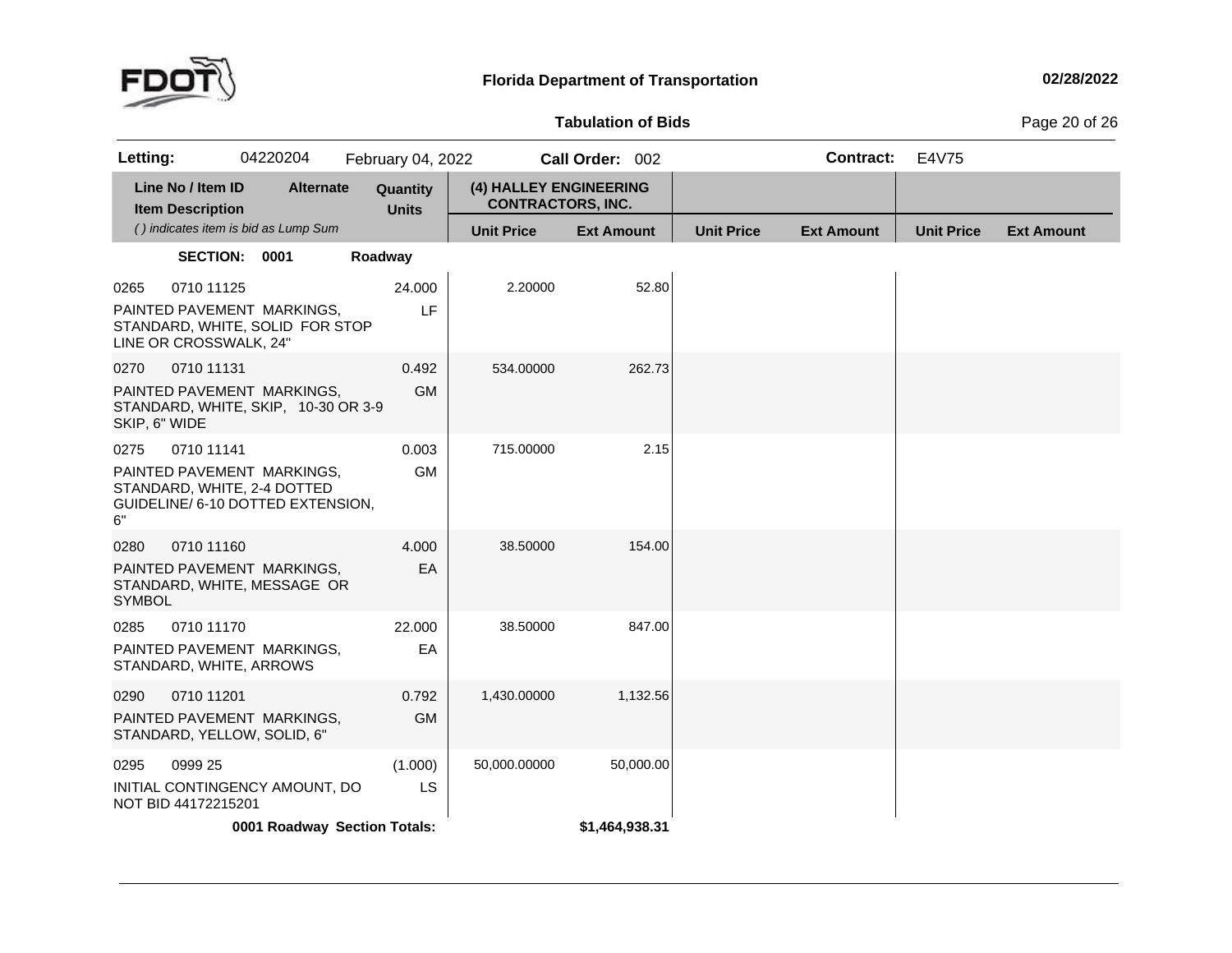

### **Tabulation**

**of Bids** Page <sup>21</sup> of <sup>26</sup>

| Letting:          |                                              | 04220204                                                            | February 04, 2022        |                                                    | Call Order: 002   |                   | <b>Contract:</b>  | E4V75             |                   |
|-------------------|----------------------------------------------|---------------------------------------------------------------------|--------------------------|----------------------------------------------------|-------------------|-------------------|-------------------|-------------------|-------------------|
|                   | Line No / Item ID<br><b>Item Description</b> | <b>Alternate</b>                                                    | Quantity<br><b>Units</b> | (4) HALLEY ENGINEERING<br><b>CONTRACTORS, INC.</b> |                   |                   |                   |                   |                   |
|                   |                                              | () indicates item is bid as Lump Sum                                |                          | <b>Unit Price</b>                                  | <b>Ext Amount</b> | <b>Unit Price</b> | <b>Ext Amount</b> | <b>Unit Price</b> | <b>Ext Amount</b> |
|                   | SECTION: 0002                                |                                                                     | <b>Signing</b>           |                                                    |                   |                   |                   |                   |                   |
| 0300<br><b>SF</b> | 0700 1 21                                    | SINGLE POST SIGN, F&I BARRIER<br>MOUNT INDEX 11871/700-013 UP TO 12 | 8.000<br>AS              | 2,570.00000                                        | 20,560.00         |                   |                   |                   |                   |
| 0305              | 0700 150                                     | SINGLE POST SIGN, RELOCATE                                          | 1.000<br><b>AS</b>       | 2,190.00000                                        | 2,190.00          |                   |                   |                   |                   |
| 0310              | 0700 160<br>SINGLE POST SIGN, REMOVE         |                                                                     | 2.000<br>AS              | 165.00000                                          | 330.00            |                   |                   |                   |                   |
| 0315              | 0700 2 16<br>MOUNT, 101-200 SF               | MULTI- POST SIGN, F&I GROUND                                        | 1.000<br>AS              | 15,300.00000                                       | 15,300.00         |                   |                   |                   |                   |
| 0320              | 0700 260<br>MULTI- POST SIGN, REMOVE         |                                                                     | 1.000<br>AS              | 1,000.00000                                        | 1,000.00          |                   |                   |                   |                   |
| 0325              | 0700 3101                                    | SIGN PANEL, FURNISH & INSTALL<br>GROUND MOUNT, UP TO 12 SF          | 8.000<br>EA              | 295.00000                                          | 2,360.00          |                   |                   |                   |                   |
| 0330              | 0700 3601                                    | SIGN PANEL, REMOVE, UP TO 12 SF                                     | 4.000<br>EA              | 22.00000                                           | 88.00             |                   |                   |                   |                   |
| 0335              | 0706 1 3                                     | RAISED PAVEMENT MARKER, TYPE B                                      | 373.000<br>EA            | 4.20000                                            | 1,566.60          |                   |                   |                   |                   |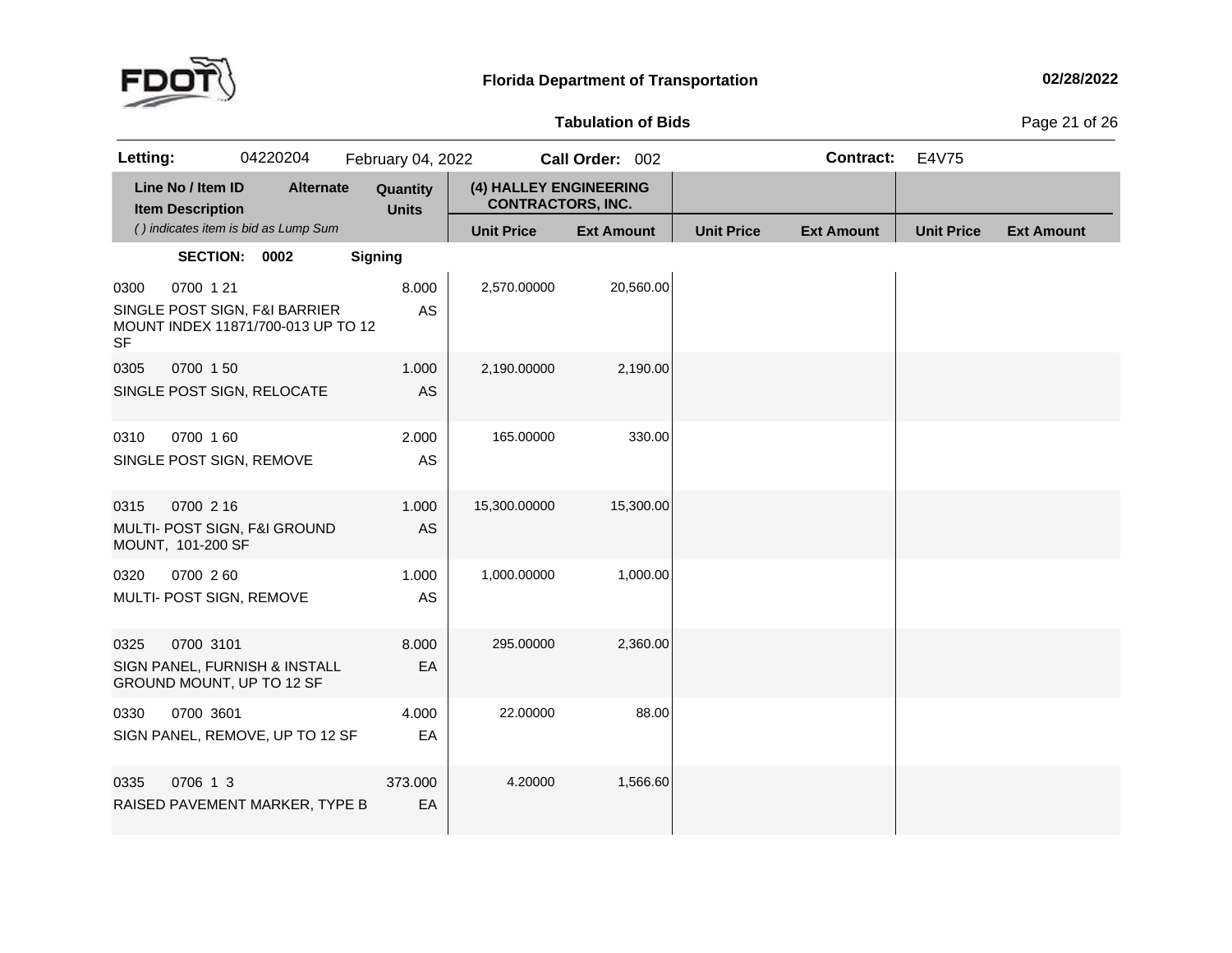

**of Bids** Page <sup>22</sup> of <sup>26</sup>

| Letting:                 |                                              | 04220204                                                              | February 04, 2022        |                                                    | Call Order: 002   |                   | <b>Contract:</b>  | E4V75             |                   |
|--------------------------|----------------------------------------------|-----------------------------------------------------------------------|--------------------------|----------------------------------------------------|-------------------|-------------------|-------------------|-------------------|-------------------|
|                          | Line No / Item ID<br><b>Item Description</b> | <b>Alternate</b>                                                      | Quantity<br><b>Units</b> | (4) HALLEY ENGINEERING<br><b>CONTRACTORS, INC.</b> |                   |                   |                   |                   |                   |
|                          |                                              | () indicates item is bid as Lump Sum                                  |                          | <b>Unit Price</b>                                  | <b>Ext Amount</b> | <b>Unit Price</b> | <b>Ext Amount</b> | <b>Unit Price</b> | <b>Ext Amount</b> |
|                          | SECTION: 0002                                |                                                                       | <b>Signing</b>           |                                                    |                   |                   |                   |                   |                   |
| 0340                     | 0710 90<br>SURFACE 44172215201               | PAINTED PAVEMENT MARKINGS, FINAL                                      | (1.000)<br><b>LS</b>     | 4,475.00000                                        | 4,475.00          |                   |                   |                   |                   |
| 0345<br><b>MARKINGS</b>  | 0711 11103<br>SOLID, 12" FOR INTERCHANGE     | THERMOPLASTIC, STANDARD, WHITE,                                       | 0.210<br><b>GM</b>       | 15,400.00000                                       | 3,234.00          |                   |                   |                   |                   |
| 0350<br><b>CROSSWALK</b> | 0711 11125                                   | THERMOPLASTIC, STANDARD, WHITE,<br>SOLID, 24" FOR STOP LINE AND       | 24.000<br>LF             | 6.60000                                            | 158.40            |                   |                   |                   |                   |
| 0355<br>EXTENSION, 6"    | 0711 11141                                   | THERMOPLASTIC, STANDARD, WHITE,<br>2-4 DOTTED GUIDELINE/ 6-10 GAP     | 0.003<br><b>GM</b>       | 2,475.00000                                        | 7.43              |                   |                   |                   |                   |
| 0360                     | 0711 11160<br>MESSAGE OR SYMBOL              | THERMOPLASTIC, STANDARD, WHITE,                                       | 4.000<br>EA              | 71.50000                                           | 286.00            |                   |                   |                   |                   |
| 0365<br><b>ARROW</b>     | 0711 11170                                   | THERMOPLASTIC, STANDARD, WHITE,                                       | 16.000<br>EA             | 66.00000                                           | 1,056.00          |                   |                   |                   |                   |
| 0370                     | 0711 16101<br>SURFACES, WHITE, SOLID, 6"     | THERMOPLASTIC, STANDARD-OTHER                                         | 0.292<br><b>GM</b>       | 8,250.00000                                        | 2,409.00          |                   |                   |                   |                   |
| 0375                     | 0711 16131<br>OR 3-9 LANE DROP               | THERMOPLASTIC, STANDARD-OTHER<br>SURFACES, WHITE, SKIP, 6",10-30 SKIP | 0.492<br><b>GM</b>       | 2,063.00000                                        | 1,015.00          |                   |                   |                   |                   |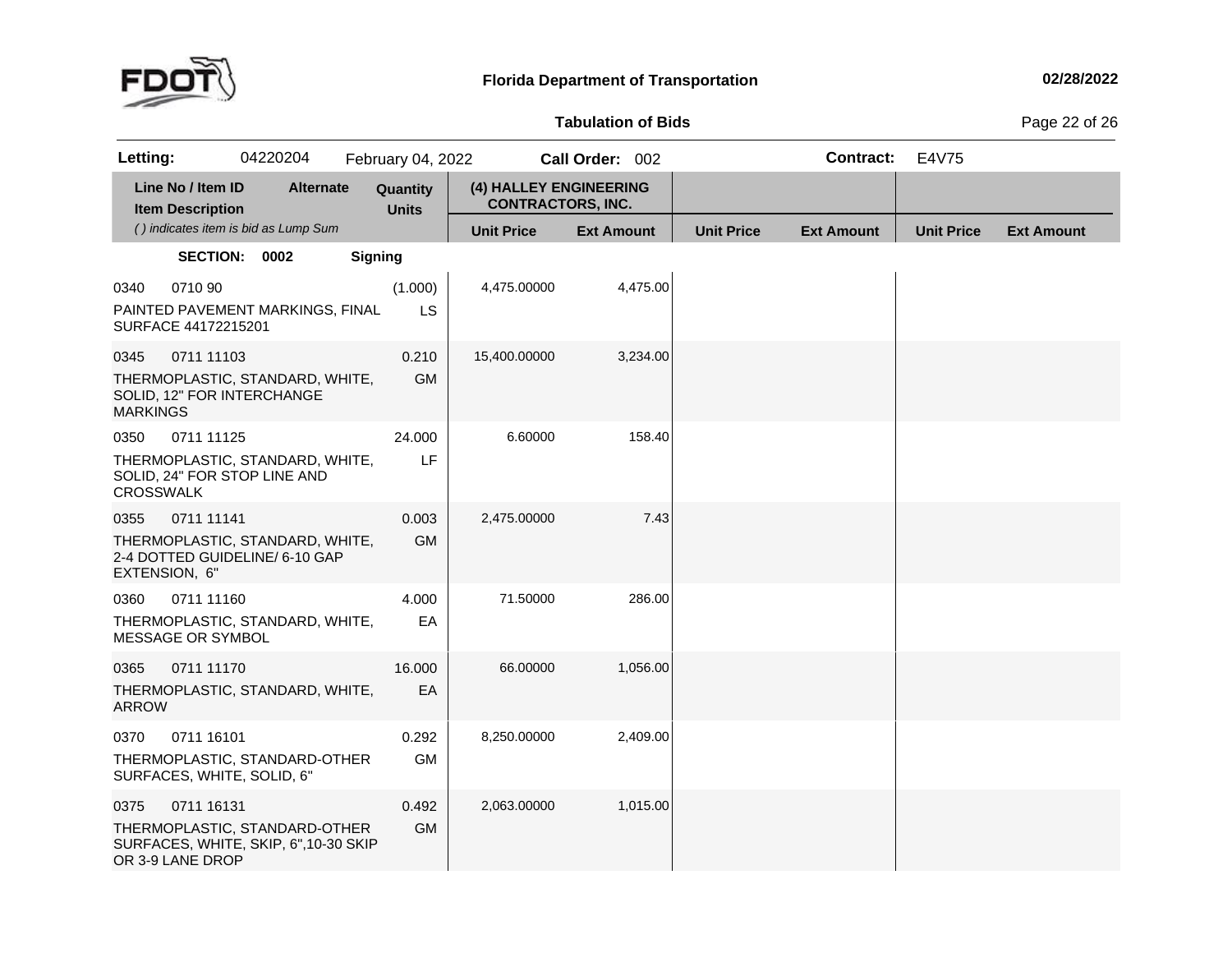

## **Tabulation**

**of Bids** Page <sup>23</sup> of <sup>26</sup>

| 04220204<br>Letting:                                                                     | February 04, 2022        |                                                    | Call Order: 002   |                   | <b>Contract:</b>  | E4V75             |                   |
|------------------------------------------------------------------------------------------|--------------------------|----------------------------------------------------|-------------------|-------------------|-------------------|-------------------|-------------------|
| Line No / Item ID<br><b>Alternate</b><br><b>Item Description</b>                         | Quantity<br><b>Units</b> | (4) HALLEY ENGINEERING<br><b>CONTRACTORS, INC.</b> |                   |                   |                   |                   |                   |
| () indicates item is bid as Lump Sum                                                     |                          | <b>Unit Price</b>                                  | <b>Ext Amount</b> | <b>Unit Price</b> | <b>Ext Amount</b> | <b>Unit Price</b> | <b>Ext Amount</b> |
| SECTION: 0002                                                                            | <b>Signing</b>           |                                                    |                   |                   |                   |                   |                   |
| 0711 16201<br>0380<br>THERMOPLASTIC, STANDARD-OTHER<br>SURFACES, YELLOW, SOLID, 6"       | 0.472<br><b>GM</b>       | 8,250.00000                                        | 3,894.00          |                   |                   |                   |                   |
| 0002 Signing Section Totals:                                                             |                          |                                                    | \$59,929.43       |                   |                   |                   |                   |
|                                                                                          |                          |                                                    |                   |                   |                   |                   |                   |
|                                                                                          |                          |                                                    |                   |                   |                   |                   |                   |
| <b>SECTION:</b><br>0003                                                                  | Lighting                 |                                                    |                   |                   |                   |                   |                   |
| 0630 2 11<br>0385                                                                        | 8.000                    | 44.00000                                           | 352.00            |                   |                   |                   |                   |
| CONDUIT, FURNISH & INSTALL, OPEN<br><b>TRENCH</b>                                        | LF                       |                                                    |                   |                   |                   |                   |                   |
| 0630 2 16<br>0390                                                                        | 264.000                  | 37.40000                                           | 9,873.60          |                   |                   |                   |                   |
| CONDUIT, FURNISH & INSTALL,<br><b>EMBEDDED CONCRETE BARRIERS</b><br>AND TRAFFIC RAILINGS | LF                       |                                                    |                   |                   |                   |                   |                   |
| 0635 2 11<br>0395                                                                        | 1.000                    | 2,024.00000                                        | 2,024.00          |                   |                   |                   |                   |
| PULL & SPLICE BOX, F&I, 13" x 24"<br><b>COVER SIZE</b>                                   | EA                       |                                                    |                   |                   |                   |                   |                   |
| 0635 3 13<br>0400                                                                        | 2.000                    | 957.00000                                          | 1,914.00          |                   |                   |                   |                   |
| JUNCTION BOX, FURNISH & INSTALL,<br><b>EMBEDDED</b>                                      | EA                       |                                                    |                   |                   |                   |                   |                   |
| 0715 1 12<br>0405                                                                        | 948.000                  | 2.00000                                            | 1,896.00          |                   |                   |                   |                   |
| LIGHTING CONDUCTORS, F&I,<br>INSULATED, NO.8 - 6                                         | LF                       |                                                    |                   |                   |                   |                   |                   |
| 0715 160<br>0410                                                                         | 936.000                  | 0.30000                                            | 280.80            |                   |                   |                   |                   |
| LIGHTING CONDUCTORS, REMOVE &<br>DISPOSE, CONTRACTOR OWNS                                | LF                       |                                                    |                   |                   |                   |                   |                   |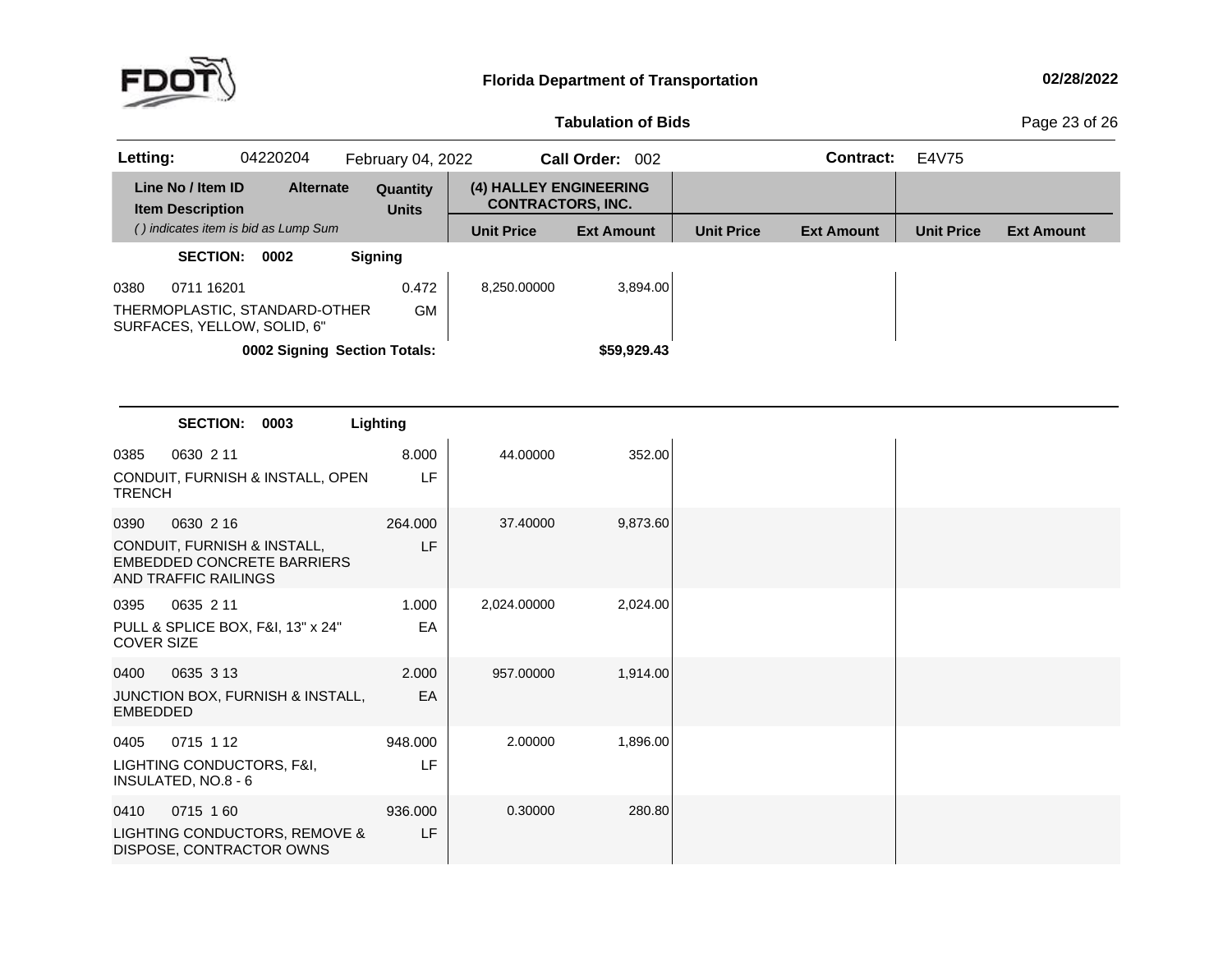

### **Tabulation**

**of Bids** Page <sup>24</sup> of <sup>26</sup>

| Letting:                                                                                                                 | 04220204                             | February 04, 2022        |                                                    | Call Order: 002   |                   | <b>Contract:</b>  | E4V75             |                   |
|--------------------------------------------------------------------------------------------------------------------------|--------------------------------------|--------------------------|----------------------------------------------------|-------------------|-------------------|-------------------|-------------------|-------------------|
| Line No / Item ID<br><b>Item Description</b>                                                                             | <b>Alternate</b>                     | Quantity<br><b>Units</b> | (4) HALLEY ENGINEERING<br><b>CONTRACTORS, INC.</b> |                   |                   |                   |                   |                   |
|                                                                                                                          | () indicates item is bid as Lump Sum |                          | <b>Unit Price</b>                                  | <b>Ext Amount</b> | <b>Unit Price</b> | <b>Ext Amount</b> | <b>Unit Price</b> | <b>Ext Amount</b> |
| <b>SECTION:</b>                                                                                                          | 0003                                 | Lighting                 |                                                    |                   |                   |                   |                   |                   |
| 0715 4 14<br>0415<br>LIGHT POLE COMPLETE, FURNISH &<br>INSTALL STANDARD POLE STANDARD<br>FOUNDATION, 45' MOUNTING HEIGHT |                                      | 2.000<br>EA              | 8,899.00000                                        | 17,798.00         |                   |                   |                   |                   |
| 0715 470<br>0420<br>LIGHT POLE COMPLETE, REMOVE<br>POLE AND FOUNDATION                                                   |                                      | 2.000<br>EA              | 297.00000                                          | 594.00            |                   |                   |                   |                   |
| 0425<br>0715 11211<br>LUMINAIRE, F&I- REPLACE EXISTING<br>LUMINAIRE ON EXISTING POLE/ARM.<br>ROADWAY, COBRA HEAD         |                                      | 2.000<br>EA              | 1,661.00000                                        | 3,322.00          |                   |                   |                   |                   |
| 0715500 3<br>0430<br>POLE CABLE DISTRIBUTION SYSTEM,<br><b>WALL MOUNT</b>                                                |                                      | 2.000<br>EA              | 869,00000                                          | 1,738.00          |                   |                   |                   |                   |
|                                                                                                                          | 0003 Lighting Section Totals:        |                          |                                                    | \$39,792.40       |                   |                   |                   |                   |

|      | <b>SECTION:</b><br>0004                 | <b>Signalization</b> |             |            |
|------|-----------------------------------------|----------------------|-------------|------------|
| 0435 | 0660 2106<br>LOOP ASSEMBLY, F&I, TYPE F | 2.000<br>AS.         | 1,843.00000 | 3,686.00   |
|      | 0004 Signalization Section Totals:      |                      |             | \$3,686.00 |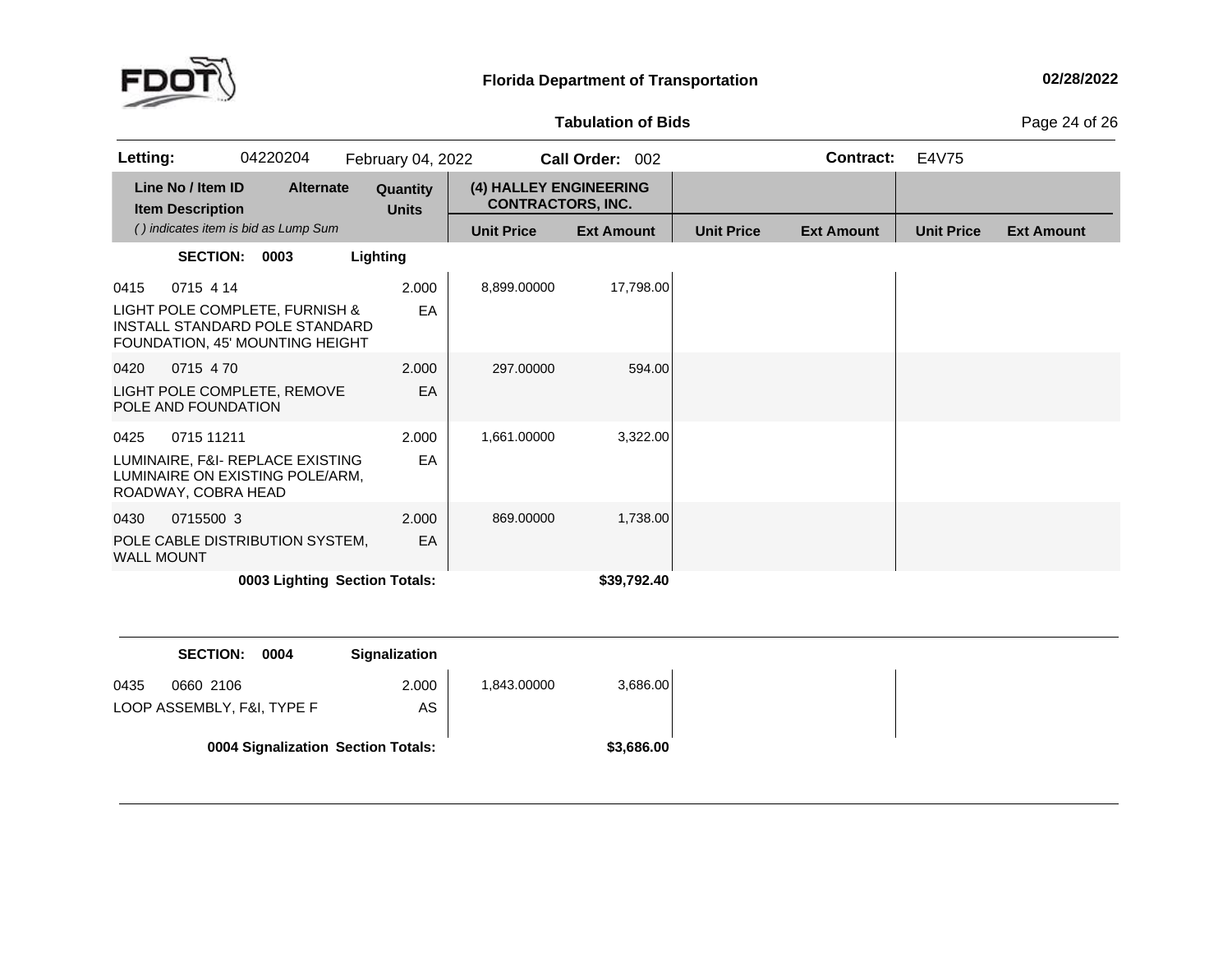

**of Bids** Page <sup>25</sup> of <sup>26</sup>

| Letting:                                                                    | 04220204                                    | February 04, 2022               |                                                    | Call Order: 002   |                   | Contract:         | E4V75             |                   |
|-----------------------------------------------------------------------------|---------------------------------------------|---------------------------------|----------------------------------------------------|-------------------|-------------------|-------------------|-------------------|-------------------|
| Line No / Item ID<br><b>Item Description</b>                                | <b>Alternate</b>                            | <b>Quantity</b><br><b>Units</b> | (4) HALLEY ENGINEERING<br><b>CONTRACTORS. INC.</b> |                   |                   |                   |                   |                   |
|                                                                             | () indicates item is bid as Lump Sum        |                                 | <b>Unit Price</b>                                  | <b>Ext Amount</b> | <b>Unit Price</b> | <b>Ext Amount</b> | <b>Unit Price</b> | <b>Ext Amount</b> |
| <b>SECTION:</b>                                                             | 0005                                        | Landscape / Peripheral          |                                                    |                   |                   |                   |                   |                   |
| 0581 1 2<br>0440<br>RELOCATE TREES AND PALMS, PALM,<br>>=14' OF CLEAR TRUNK |                                             | 8.000<br>EA                     | 2,100.00000                                        | 16.800.00         |                   |                   |                   |                   |
| 0445<br>0591 1600<br>IRRIGATION SLEEVE, 6" DIAMETER                         |                                             | 380,000<br>LF                   | 30.00000                                           | 11,400.00         |                   |                   |                   |                   |
|                                                                             | 0005 Landscape / Peripheral Section Totals: |                                 |                                                    | \$28,200.00       |                   |                   |                   |                   |

**Contract Grand**

**Totals: \$1,596,546.14**